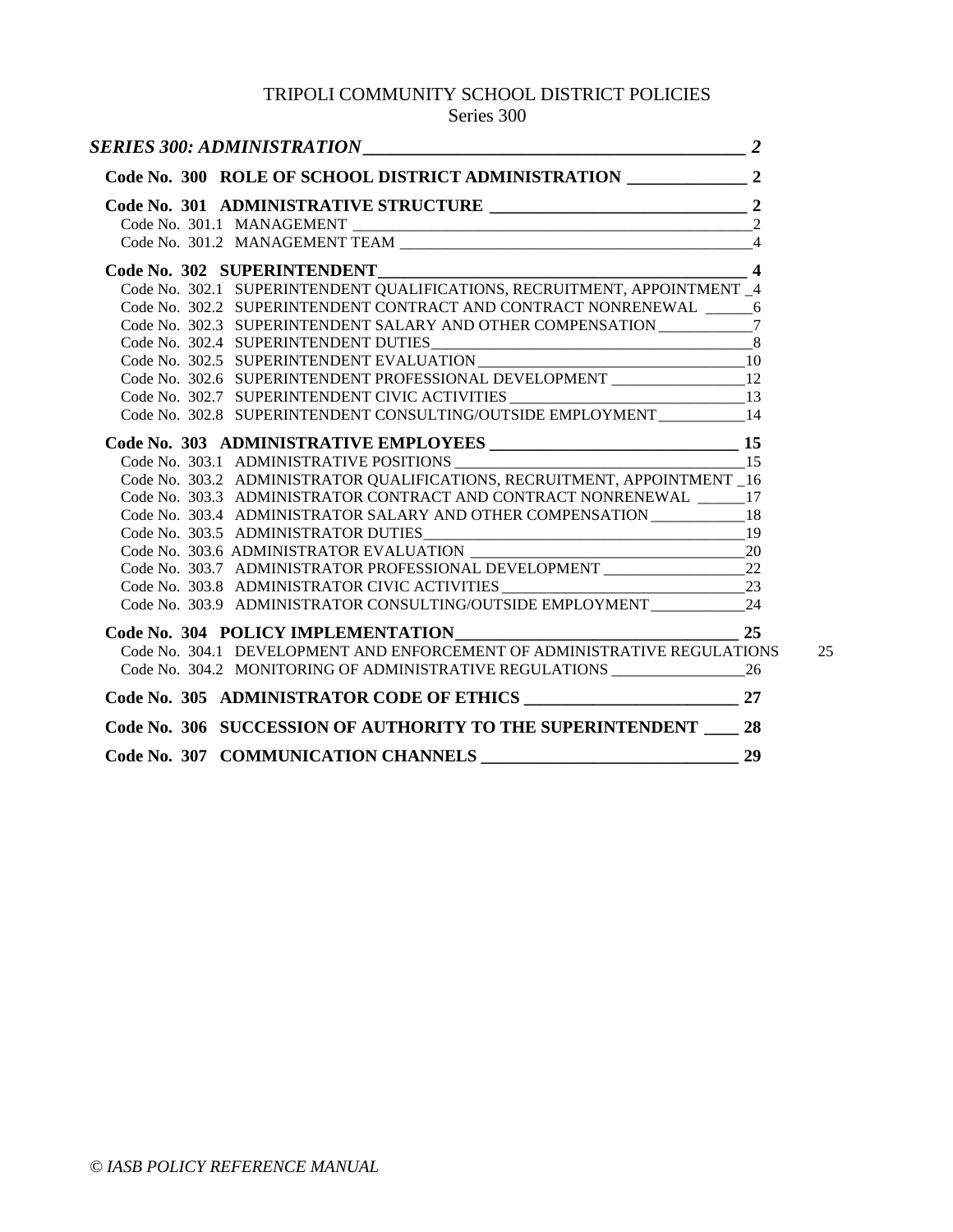# *SERIES 300: ADMINISTRATION*

#### Code No. 300 ROLE OF SCHOOL DISTRICT ADMINISTRATION

In this series of the board policy manual, the board defines the role and the employment of school district administrators. Policies in the 400 Series, "Employees," also apply to administrators unless a more specific policy exists in the 300 Series, "Administration."

School district administrators have been given a great opportunity and responsibility to manage the school district, to provide educational leadership, and to implement the educational philosophy of the school district. They are responsible for the day-to-day operations of the school district. In carrying out these operations, the administrators are guided by board policies, the law, the needs of the students, and the wishes of the citizens in the school district community.

It is the responsibility of the administrators to implement and enforce the policies of the board, to oversee employees, to monitor educational issues confronting the school district, and to inform the board about school district operations.

While the board holds the superintendent ultimately responsible for these duties, the principals are more directly responsible for educational results, for the administration of the school facilities and for the employees.

The board and the administration will work together to share information and decisions under the management team concept.

Approved 09/18/19 Reviewed 09/18/19 Revised

Code No. 301 ADMINISTRATIVE STRUCTURE

Code No. 301.1 MANAGEMENT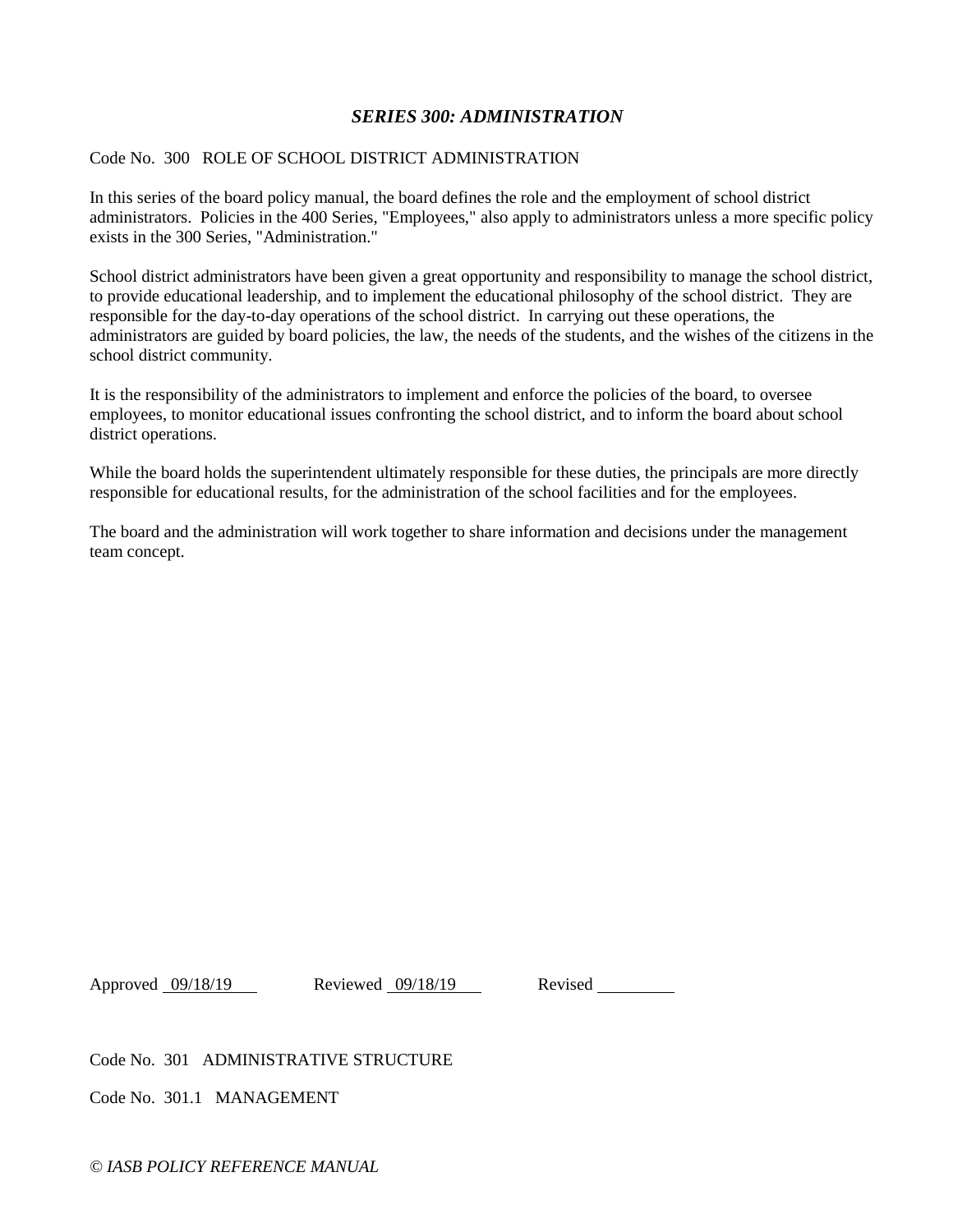The board and the administrators will work together in making decisions and setting goals for the school district. This effort is designed to obtain, share, and use information to solve problems, make decisions, and formulate school district policies and regulations.

It is the responsibility of each administrator to fully participate in the management of the school district by investigating, analyzing, and expressing their views on issues. Those board members or administrators with special expertise or knowledge of an issue may be called upon to provide information. Each board member and administrator will support the decisions reached on the issues confronting the school district.

The board is responsible for making the final decision in matters pertaining to the school district.

It is the responsibility of the superintendent to develop guidelines for cooperative decision-making.

Legal Reference: Iowa Code § 279.8 (2001).

Cross Reference: 301 Administrative Structure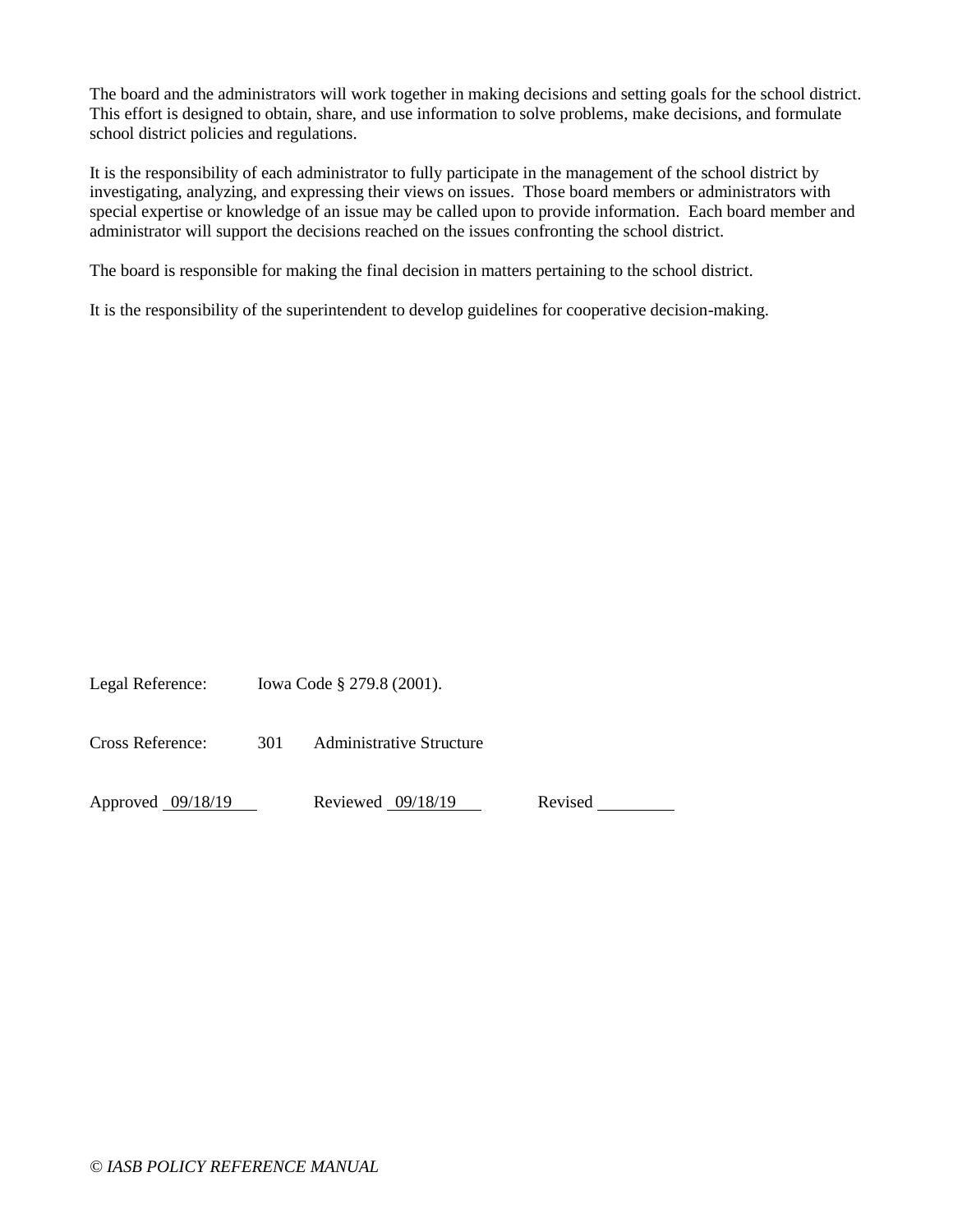#### Code No. 301.2 MANAGEMENT TEAM

The board considers all those who have a role in the recruitment or release of employees to be part of the management team. The management team is headed by the superintendent. The superintendent will convene meetings to discuss school district policies, administrative procedures and other business brought to the superintendent's attention.

The management team will meet with the board upon the board's request or superintendent's recommendation to review overall operations of the school district and conditions affecting the management team. The management team will have no relationship to the formal negotiating unit. In the event a member or members of the management team are unable to resolve a problem, a committee of one board member, one management team member, and the superintendent will investigate the circumstances and make a recommendation. If the recommendation does not settle the matter, the board and the management team will meet to resolve the matter. The board may seek the advice of outside management consultants to assist in resolving the matter.

| Legal Reference: | Iowa Code § 279.8 (2001). |
|------------------|---------------------------|
|                  | 281 I.A.C. 12.3(3).       |

Cross Reference: 301 Administrative Structure

Approved 09/18/19 Reviewed 09/18/19 Revised

Code No. 302 SUPERINTENDENT

Code No. 302.1 SUPERINTENDENT QUALIFICATIONS, RECRUITMENT, APPOINTMENT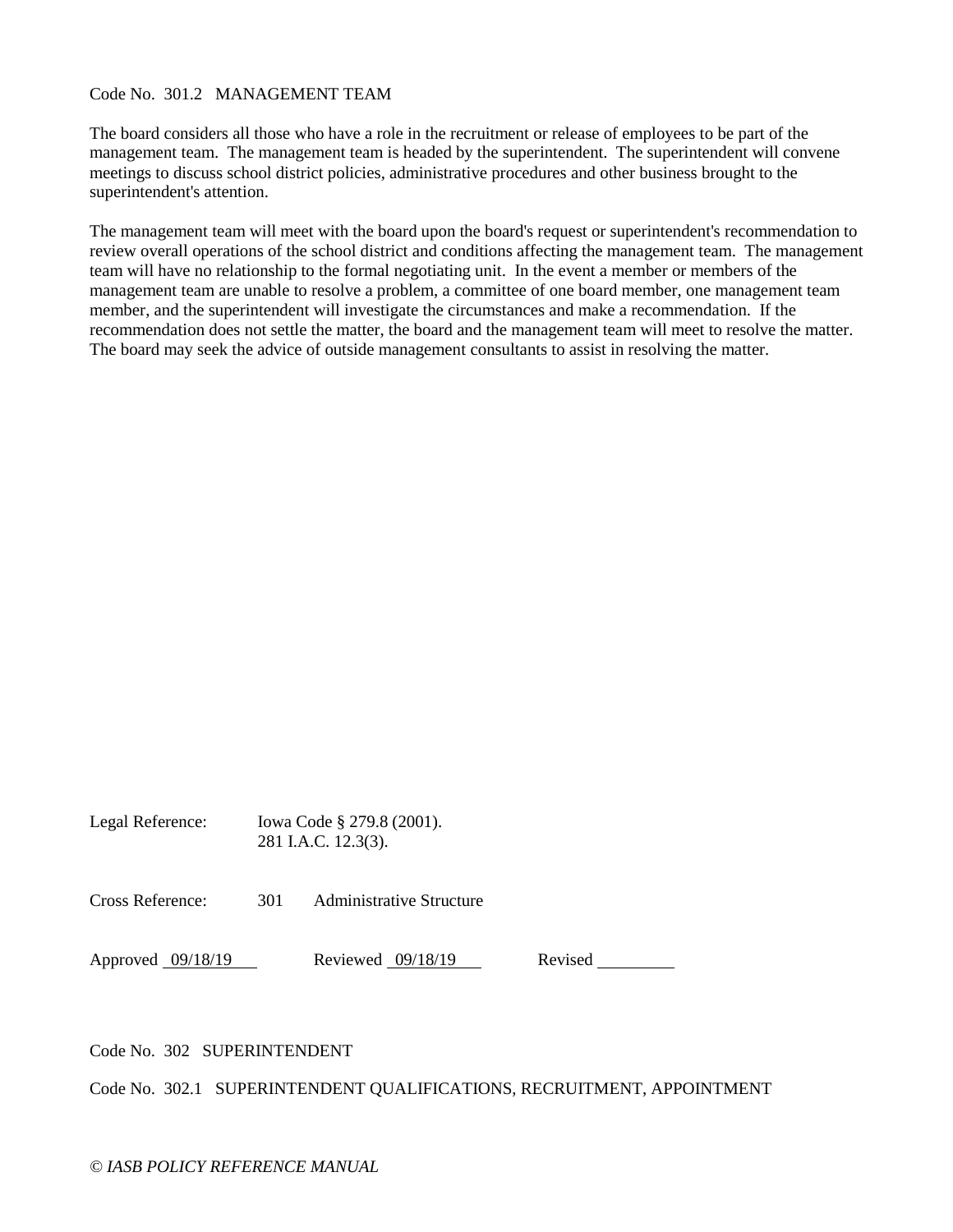The board will employ a superintendent to serve as the chief executive officer of the board, to conduct the daily operations of the school district, and to implement board policy with the power and duties prescribed by the board and the law.

The board will consider applicants that meet or exceed the standards set by the Iowa Department of Education and the qualifications established in the job description for the superintendent position. In employing a superintendent, the board will consider the qualifications, credentials, and records of the applicants without regard to race, color, religion, sex, national origin, age, sexual orientation, gender identity, or disability. In keeping with the law, however, the board will consider the veteran status of the applicants. The board will look closely at the training, experience, skill, and demonstrated competence of qualified applicants in making its final decision.

In choosing a superintendent, the board will also consider the school district's educational philosophy, financial situation, organizational structure, education programs, and other factors deemed relevant by the board.

The board may contract for assistance in the search for a superintendent.

| Legal Reference:    |                              | 29 U.S.C. §§ 621-634 (1994).<br>42 U.S.C. §§ 2000e et seq. (1994).<br>Iowa Code §§ 21.5(1)(i); 35C; 216; 279.8, .20 (2007).<br>281 I.A.C. 12.4(4).<br>1980 Op. Att'y Gen. 367. |                    |  |
|---------------------|------------------------------|--------------------------------------------------------------------------------------------------------------------------------------------------------------------------------|--------------------|--|
| Cross Reference:    | 200.2<br>200.3<br>301<br>302 | Powers of the Board of Directors<br>Responsibilities of the Board of Directors<br>Administrative Structure<br>Superintendent                                                   |                    |  |
| Approved $09/18/19$ |                              | Reviewed 09/18/19                                                                                                                                                              | Revised 11/19/2007 |  |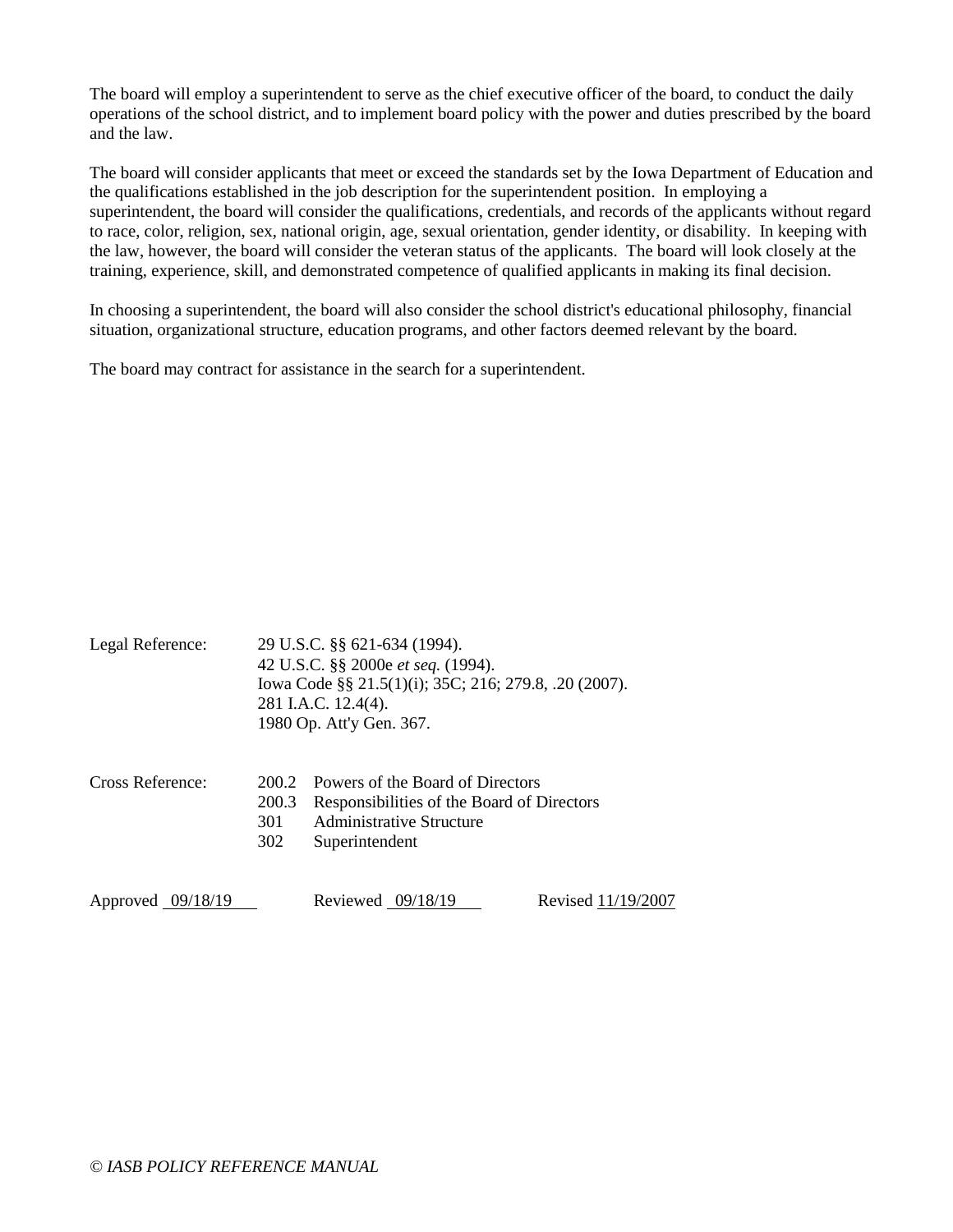# Code No. 302.2 SUPERINTENDENT CONTRACT AND CONTRACT NONRENEWAL

The length of the contract for employment between the superintendent and the board is determined by the board. The contract will begin on July 1 and end on June 30. The contract will state the terms of employment and shall not exceed three years.

The first three consecutive years of a contract issued to a newly employed superintendent is considered a probationary period. The probationary period may be extended for an additional year upon the consent of the superintendent. In the event of termination of a probationary or nonprobationary contract, the board will afford the superintendent appropriate due process, as required by law. The superintendent and board may mutually agree to terminate the superintendent's contract at any time.

It is the responsibility of the board to provide the contract for the superintendent. The board may issue a temporary and nonrenewable contract in accordance with law.

If the superintendent wishes to resign, to be released from a contract, or to retire, the superintendent must comply with applicable law and board policies.

*NOTE: May 15 is the date established by Iowa law for notice of board action to consider termination of an administrator's contract. The board may select an earlier date but not a later date.*

| Legal Reference: | Martin v. Waterloo Community School District, 518 N.W. 2d 381 (Iowa 1994).             |
|------------------|----------------------------------------------------------------------------------------|
|                  | Cook v Plainfield Community School District, 301 N.W.2d 771 (Iowa App. 1980).          |
|                  | Board of Education of Fort Madison Community School District v. Youel, 282 N.W.2d      |
|                  | 677 (Iowa 1979).                                                                       |
|                  | <b>Briggs v Board of Directors of Hinton Community School District, 282 N.W.2d 740</b> |
|                  | (Iowa 1979).                                                                           |
|                  | Luse v. Waco Community School District of Henry Co., 258 Iowa 1087, 141 N.W.2d 607     |
|                  | (1966).                                                                                |
|                  | Iowa Code § 279.                                                                       |
|                  | 281 I.A.C. 12.4.                                                                       |
|                  |                                                                                        |

Cross Reference: 302 Superintendent

Approved 09/18/19 Reviewed 09/18/19 Reviewed 08-21-2017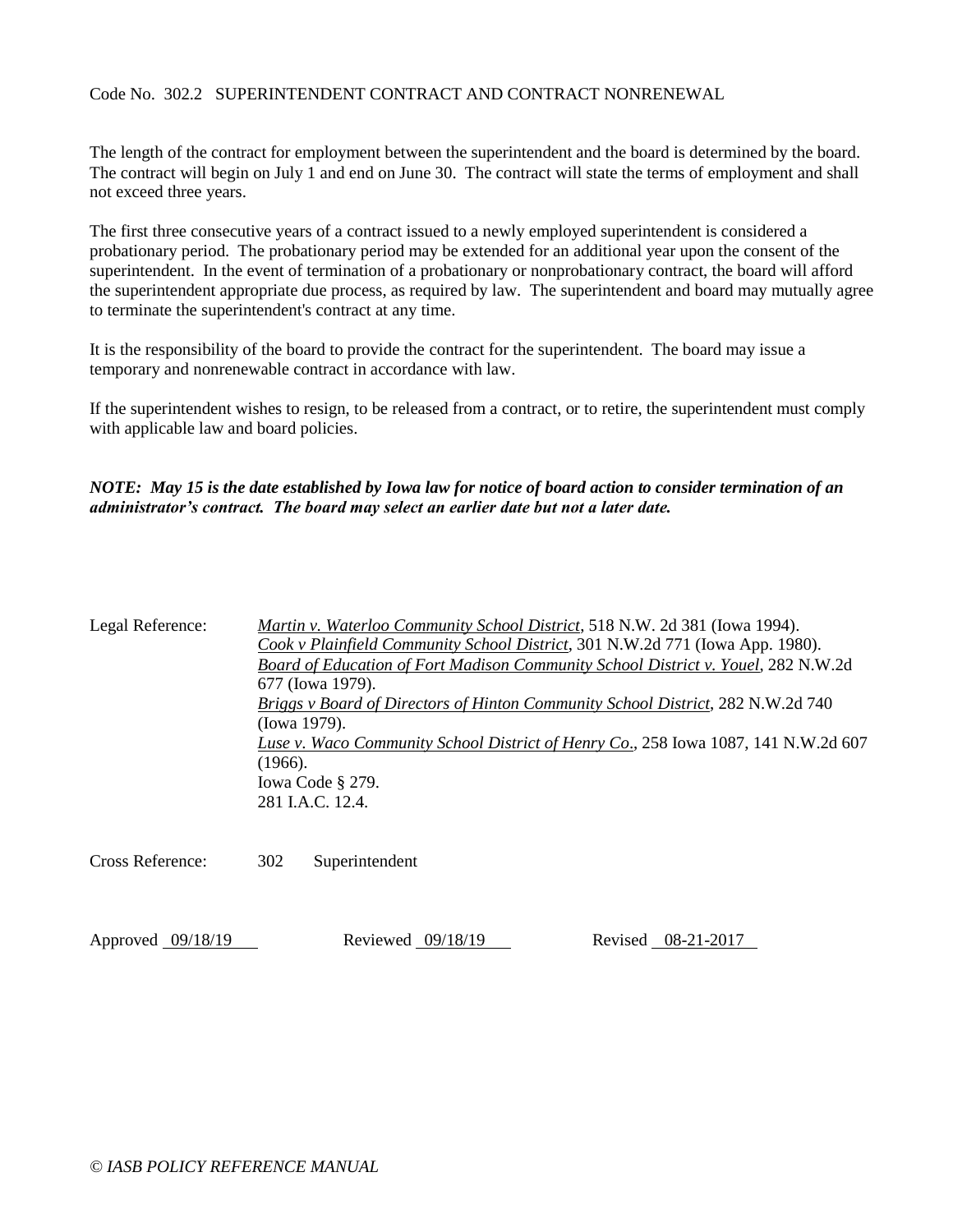# Code No. 302.3 SUPERINTENDENT SALARY AND OTHER COMPENSATION

The board has complete discretion to set the salary of the superintendent. It is the responsibility of the board to set the salary and benefits of the superintendent at a level that will include consideration of, but not be limited to, the economic condition of the school district and the training, experience, skill, and demonstrated competence of the superintendent. The salary is set at the beginning of each contract term.

In addition to the salary and benefits, the superintendent's actual and necessary expenses are paid by the school district when the superintendent is performing work-related duties. It is within the discretion of the board to pay dues to professional organizations for the superintendent.

The board may approve the payment of dues and other benefits or compensation over and above the superintendent's contract. Approval of dues and other benefits or compensation will be included in the records of the board in accordance with board policy.

| Legal Reference: | Iowa Code §§ 279.8, .20 (2001).<br>1984 Op. Att'y Gen. 47. |                |
|------------------|------------------------------------------------------------|----------------|
| Cross Reference: | 302                                                        | Superintendent |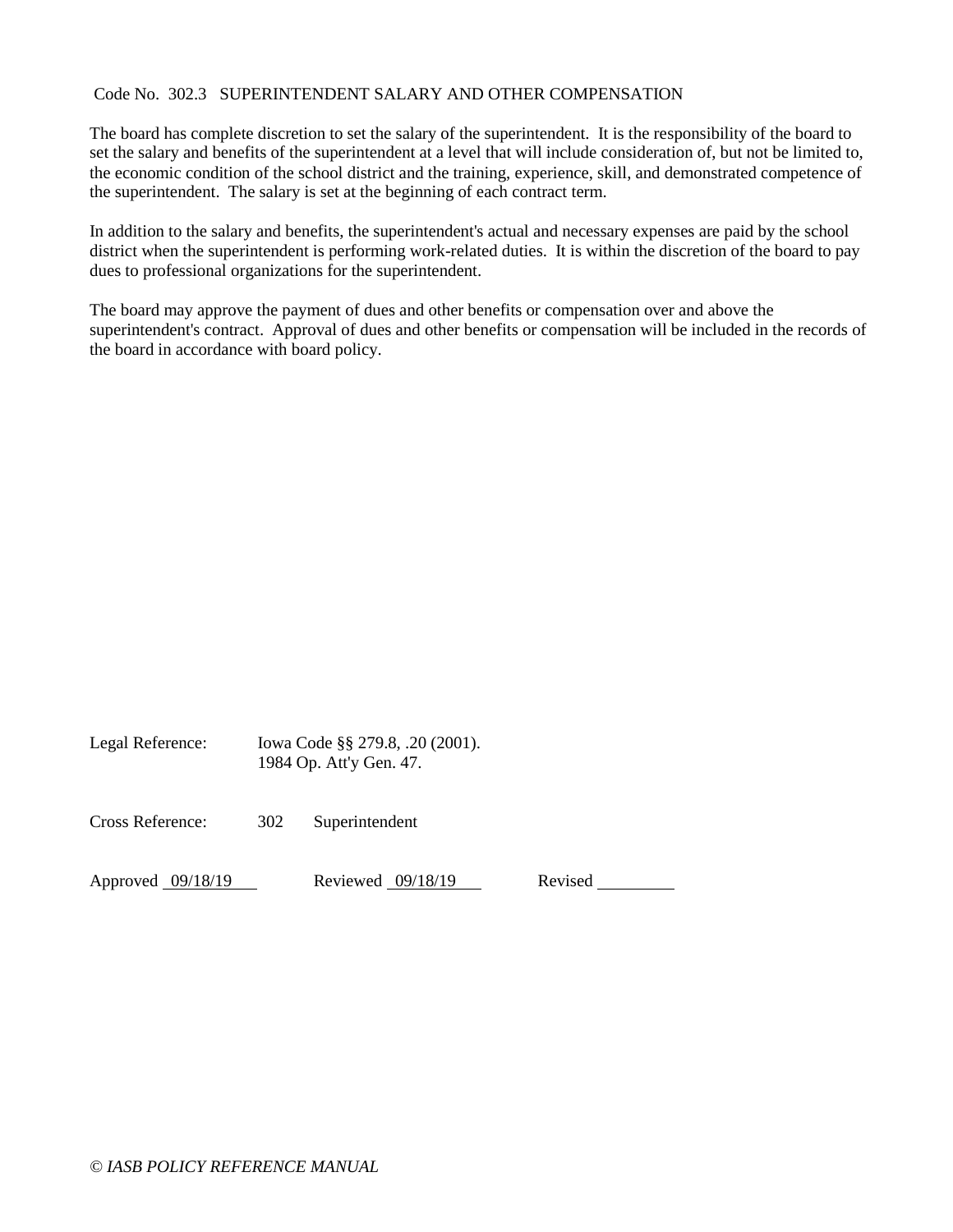# Code No. 302.4 SUPERINTENDENT DUTIES – Page 1 of 2

The board employs a superintendent of schools to serve as the chief executive officer of the board. The board delegates to the superintendent the authority to implement board policy and to execute decisions made by the board concerning the internal operations of the school district, unless specifically stated otherwise.

The superintendent shall be responsible for the implementation and execution of board policy and the observance of board policy by employees and students The superintendent shall be responsible for overall supervision and discipline of employees and the education program.

In executing the above-stated duties, the superintendent shall consider the financial situation of the school district as well as the needs of the students. Specifically, the superintendent:

- Interprets and implements all board policies and all state and federal laws relevant to education;
- Supervises, either directly or through delegation, all activities of the school system according to, and consistent with, the policies of the board;
- $\Box$  Represents the board as a liaison between the school district and the community;
- Establishes and maintains a program of public relations to keep the public well-informed of the activities and needs of the school district, effecting a wholesome and cooperative working relationship between the school district and the community;
- Attends and participates in all meetings of the board, except when the superintendent's employment or salary is under consideration and makes recommendations affecting the school district;
- Reports to the board on such matters as deemed material to the understanding and proper management of the school district or as the board may request;
- Assumes responsibility for the overall financial planning of the district and for the preparation of the annual budget, and submits it to the board for review and approval;
- Establishes and maintains efficient procedures and effective controls for all expenditures of school district funds in accordance with the adopted budget, subject to the direction and approval of the board;
- Files, or causes to be filed, all reports required by law;
- $\Box$  Makes recommendations to the board for the selection of employees for the school district;
- Makes and records assignments and transfers of all employees pursuant to their qualifications;
- $\Box$  Employs such employees as may be necessary, within the limits of budgetary provisions and subject to the board's approval;
- $\Box$  Recommends to the board, for final action, the promotion, salary change, demotion, or dismissal of any employee;
- $\Box$  Prescribes rules for the classification and advancement of students, and for the transfer of students from one building to another in accordance with board policies;
- Summons employees of the school district to attend such regular and occasional meetings as arc necessary to carry out the education program of the school district;
- $\Box$  Supervises methods of teaching, supervision, and administration in effect in the schools;
	- \* Attends such conventions and conferences as are necessary to keep informed of the latest educational trends;
	- \* Accepts responsibility for the general efficiency of the school system, for the development of the employees, and for the educational growth and welfare of the students;
	- Defines educational needs and formulates policies and plans for recommendation to the board;
	- Makes administrative decisions necessary for the proper functioning of the school district;
	- Responsible for scheduling the use of buildings and grounds by all groups and/or organizations:
	- Acts as the purchasing agent for the board, and establishes procedures for the purchase of books, materials, and supplies;
	- Approves vacation schedules for employees;
	- Conducts periodic district administration meetings; and
	- Performs other duties as may he assigned by the board.
	- Supervises the establishment or modification of the boundaries of school attendance and transportation areas subject to approval of the board.
	- Directs studies of buildings and sites, taking into consideration the educational and cultural needs of the district in order to ensure timely decisions by the board and the electorate regarding construction and renovation projects.

#### *© IASB POLICY REFERENCE MANUAL*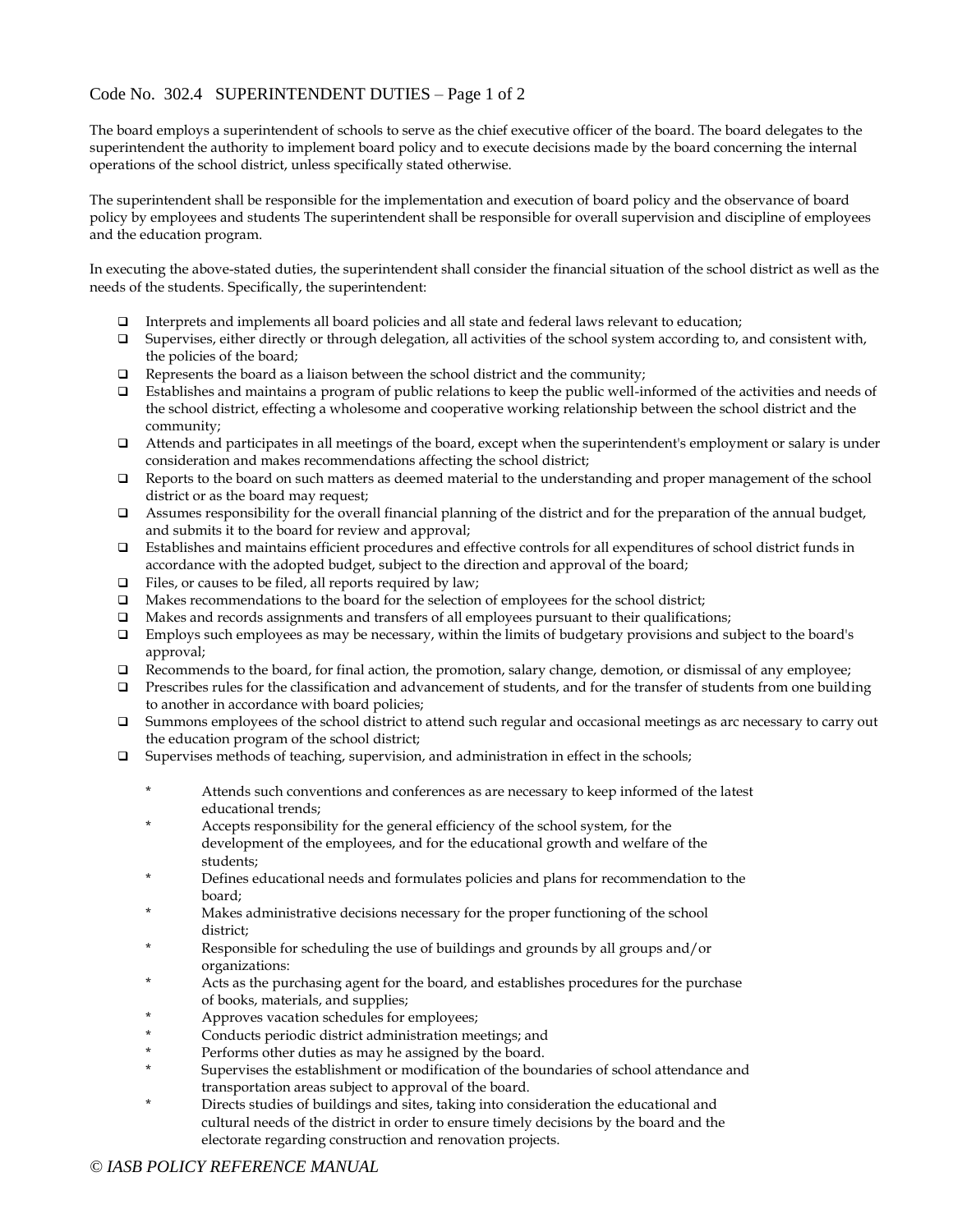This list of duties shall not act to limit the board's authority and responsibility over the superintendent. In executing these duties and others, the board may delegate, the superintendent shall consider the school district's financial condition as well as the needs of the students in the school district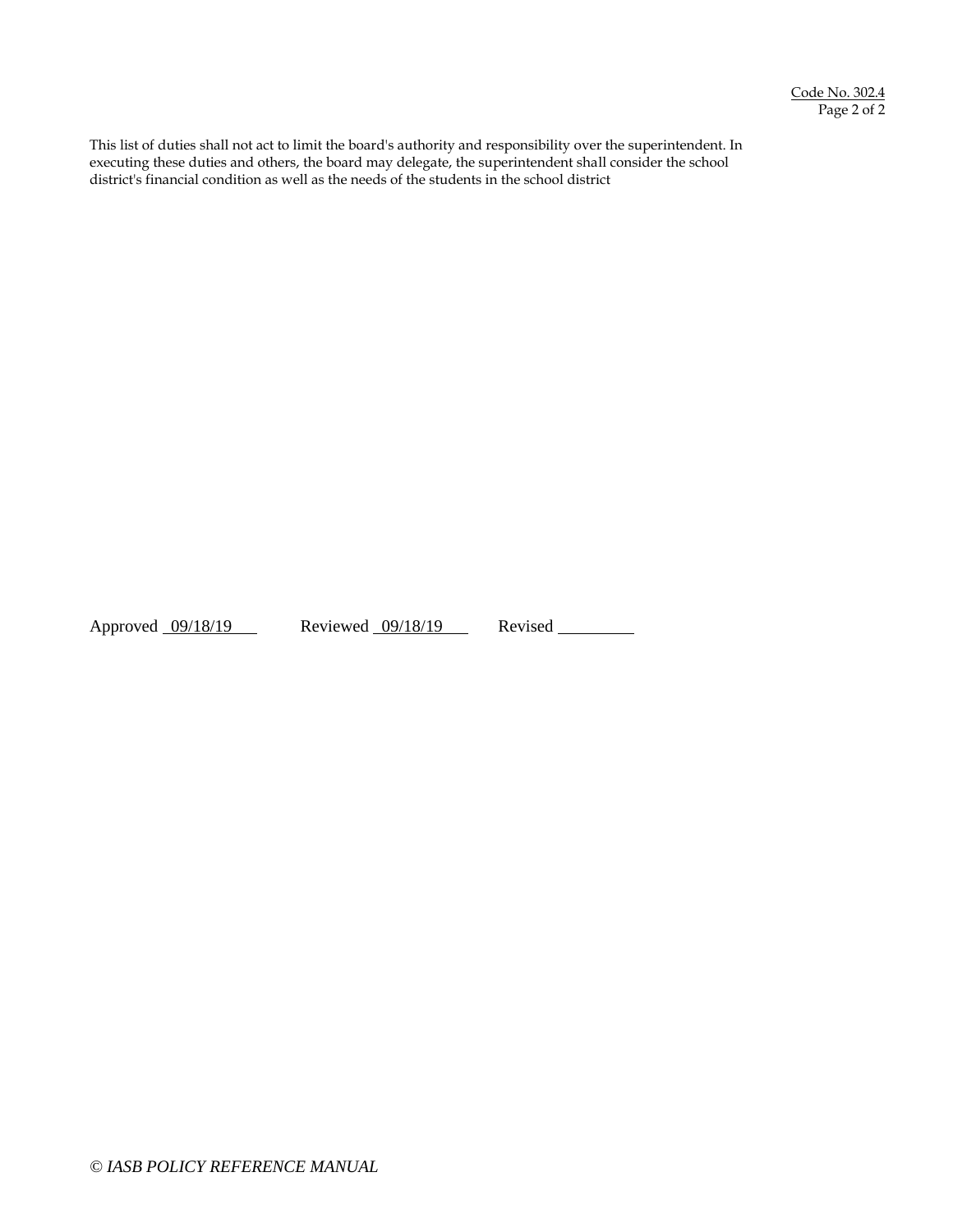#### Code No. 302.5 SUPERINTENDENT EVALUATION – Page 1 of 2

The board will conduct an ongoing evaluation of the superintendent's skills, abilities, and competence. At a minimum, the board will formally evaluate the superintendent on an annual basis. The goal of the superintendent's formal evaluation is to ensure the education program for the students is carried out, promote growth in effective administrative leadership, clarify the superintendent's role, clarify the immediate priorities of the board, and develop a working relationship between the board and the superintendent. This policy supports and does not preclude the ongoing, informal evaluation of the superintendent's skills, abilities and competence.

The superintendent will be an educational leader who promotes the success of all students by:

- Mission, Vision and Core Values: Develop, advocate and enact a shared mission, vision, and core values of high-quality education and academic success and well-being of each student.
- Ethics and Professional Norms: Act ethically and according to professional norms to promote each student's academic success and well-being.
- Equity and Cultural Responsiveness: Strive for equity of educational opportunity and culturally responsive practices to promote each student's academic success and well-being.
- Curriculum, Instruction and Assessment: Develop and support intellectually rigorous and coherent systems of curriculum, instruction and assessment to promote each student's academic success and well-being.
- Community Care and Support for Students: Cultivate an inclusive, caring and supportive school community that promotes the academic success and well-being of each student.
- Professional Capacity of School Personnel: Develop the professional capacity and practice of school personnel to promote each student's academic success and well-being.
- Professional Community for Teachers and Staff: Foster a professional community of teachers and professional staff to promote each student's academic success and well-being.
- Meaningful Engagement of Families and Community: Engage families and the community in meaningful, reciprocal, and mutually beneficial ways to promote each student's academic success and well-being.
- Operations and Management: Manage school operations and resources to promote each student's academic success and well-being.
- School Improvement: Act as an agent of continuous improvement to promote each student's academic success and well-being.

The formal evaluation will be based upon the following principles:

- The evaluation criteria will be in writing, clearly stated and mutually agreed upon by the board and the superintendent. The criteria will be related to the job description, the Iowa Standards for School Leaders, the school district's goals, and the goals of the administrator's individual professional development plan.
- At a minimum, the evaluation process will be conducted annually at a time agreed upon;
- Each board member will have an opportunity to individually evaluate the superintendent, and these individual evaluations will be compiled into an overall evaluation from the entire board;
- The superintendent will conduct a self-evaluation prior to discussing the board's evaluation, and the board as a whole will discuss its evaluation with the superintendent;
- The board may discuss its evaluation of the superintendent in closed session upon a request from the superintendent and if the board determines its discussion in open session will needlessly and irreparably injure the superintendent's reputation; and,
- The individual evaluation by each board member, if individual board members so desire, will not be reviewed by the superintendent. Board members are encouraged, however, to communicate their criticisms and concerns to the superintendent in the closed session. The board president will develop a written summary of the individual evaluations, including both the strengths and the weaknesses of the superintendent, and place it in the superintendent's personnel file to be incorporated into the next cycle of evaluations.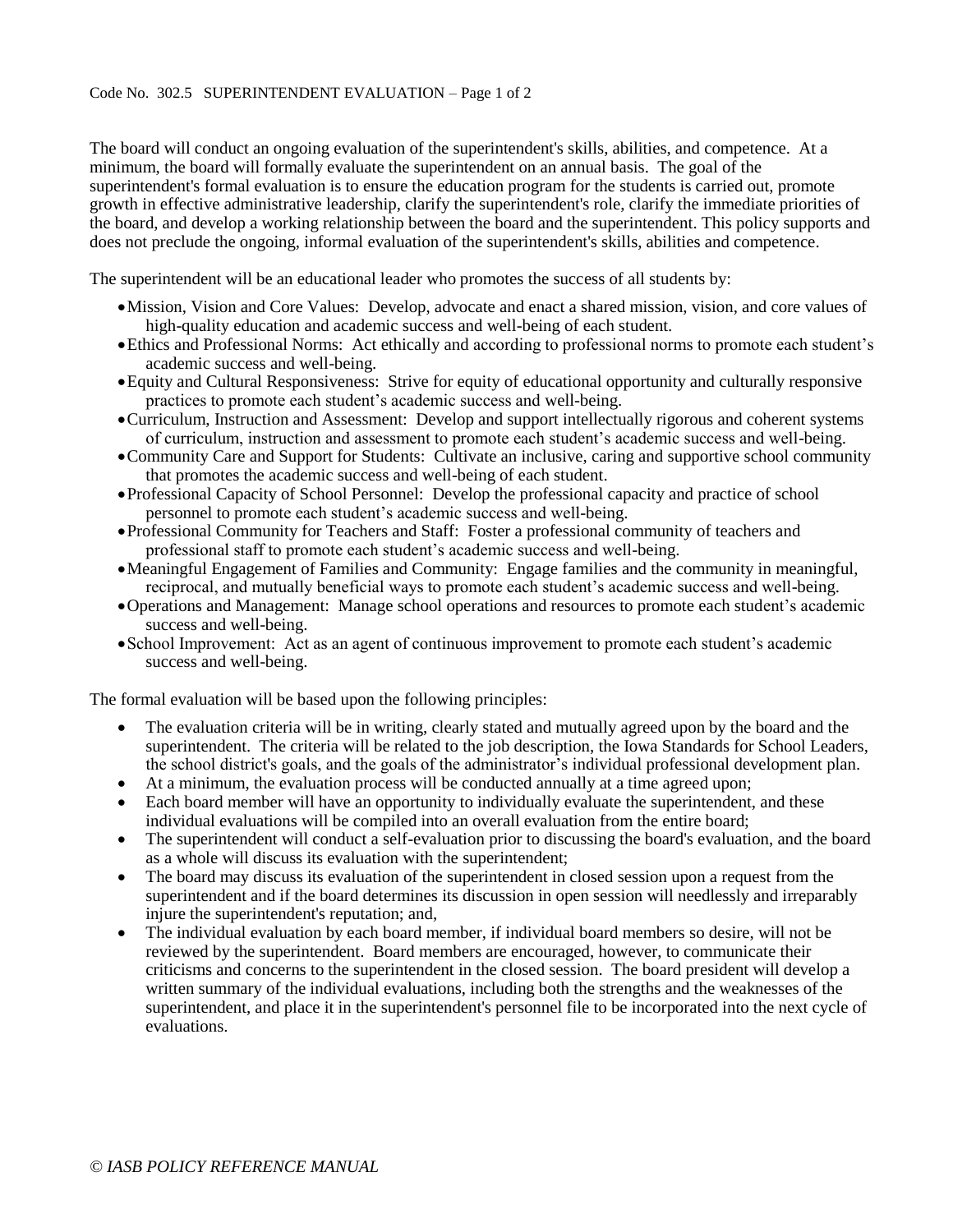Code No. 302.5 Superintendent Evaluation – Page 2 of 2

*NOTE: The Iowa Board of Education previously adopted the new Iowa Standards for School Leaders which will take effect on July 1, 2021. Districts are required to use these new standards in conducting evaluations of school administrators.* 

| Legal Reference:   | Wedergren v. Board of Directors, 307 N.W.2d 12 (Iowa 1981).<br>Iowa Code §§ 279.8, .20, .23, .23A.<br>281 I.A.C. Ch. 83; 12.3(4). |                                          |  |                   |  |
|--------------------|-----------------------------------------------------------------------------------------------------------------------------------|------------------------------------------|--|-------------------|--|
| Cross Reference:   | 212<br>302                                                                                                                        | <b>Closed Sessions</b><br>Superintendent |  |                   |  |
| Approved 8/18/2021 |                                                                                                                                   | Reviewed $8/18/2021$                     |  | Revised 8/18/2021 |  |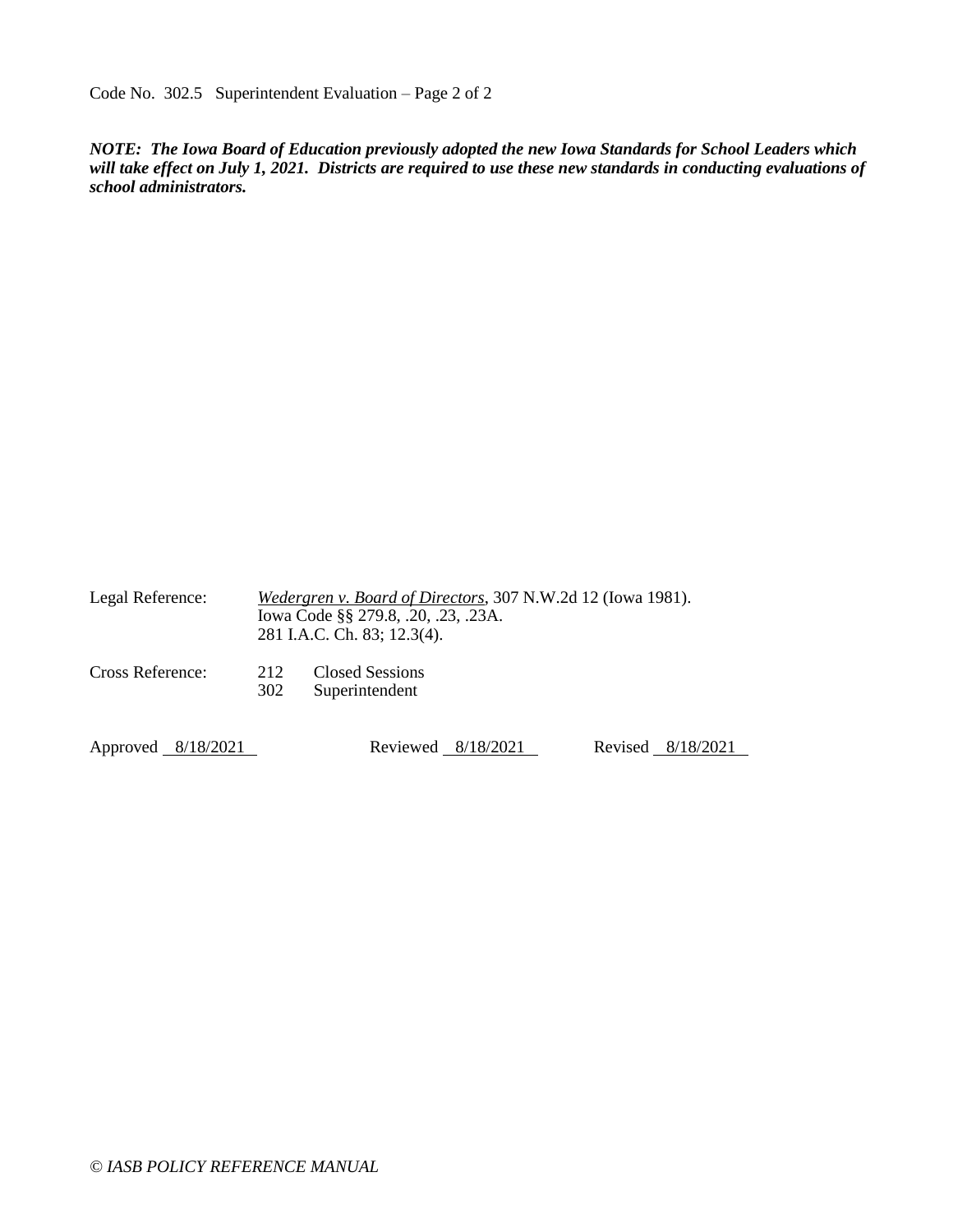### Code No. 302.6 SUPERINTENDENT PROFESSIONAL DEVELOPMENT

The board encourages the superintendent to continue professional growth by being involved in professional organizations, attending conferences, continuing education, and participating in other professional activities.

It is the responsibility of the superintendent to arrange the superintendent's schedule in order to enable attendance at various conferences and events. If a conference or event requires the superintendent to be absent from the office for more than three days, requires overnight travel, or involves unusual expense, the superintendent will bring it to the attention of the board president prior to attending the event.

The superintendent will report to the board after an event.

| Legal Reference:  |                | Iowa Code § 279.8 (2001).<br>281 J.A.C. 12.7.                                        |         |
|-------------------|----------------|--------------------------------------------------------------------------------------|---------|
| Cross Reference:  | 303.7<br>401.7 | <b>Administrator Professional Development</b><br><b>Employee Travel Compensation</b> |         |
| Approved 09/18/19 |                | Reviewed 09/18/19                                                                    | Revised |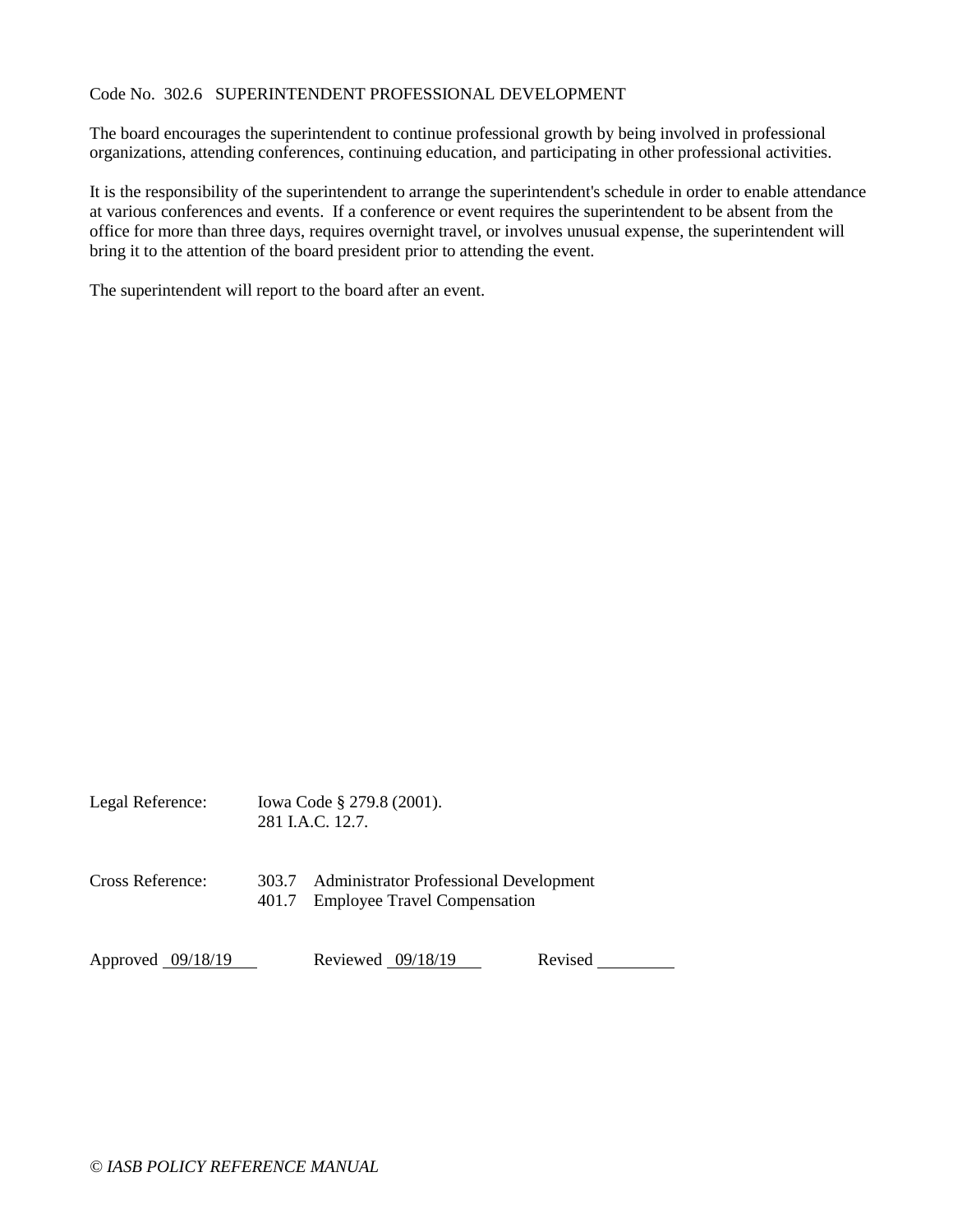# Code No. 302.7 SUPERINTENDENT CIVIC ACTIVITIES

The board encourages the superintendent to be involved in the school district community by belonging to school district community organizations and attending and participating in school district community activities.

It is the responsibility of the superintendent to become involved in school district community activities and events. It is within the discretion of the board to pay annual fees for professional organizations and activities.

*NOTE: School districts can only expend funds for public purpose. School districts that pay the annual fee or dues for civic activities should document why the expense is a legitimate expenditure and need to have this policy. School district not paying these fees or dues, don't need the policy.*

Legal Reference: Iowa Code § 279.8

Cross Reference: 302.3 Superintendent Salary and Other Compensation 303.8 Administrator Civic Activities

Approved 01-15-2020 Reviewed 01-15-2020 Revised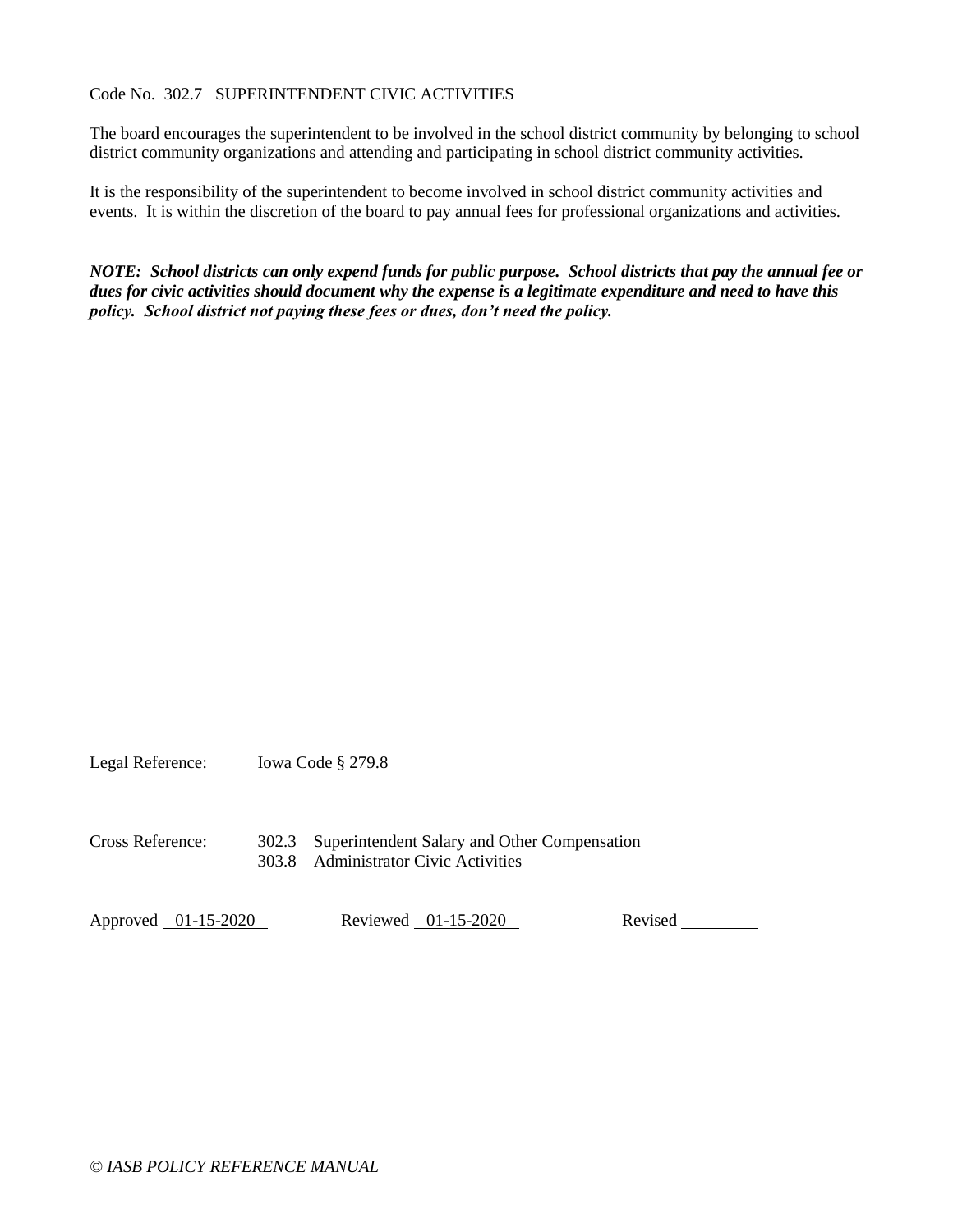# Code No. 302.8 SUPERINTENDENT CONSULTING/OUTSIDE EMPLOYMENT

The superintendent's position is considered full-time employment. The board expects the superintendent to give the responsibilities of the position precedence over other employment. The superintendent may accept consulting or outside employment for pay as long as, in the judgment of the board, the work is conducted on the superintendent's personal time and it does not interfere with the performance of the superintendent's duties.

The board reserves the right, however, to request that the superintendent cease the outside employment as a condition of continued employment. The board will give the superintendent thirty days' notice to cease outside employment.

Legal Reference: Iowa Code §§ 279.8, .20 (2001). Cross Reference: 302.2 Superintendent Contract and Contract Nonrenewal 302.4 Superintendent Duties Approved 09/18/19 Reviewed 09/18/19 Revised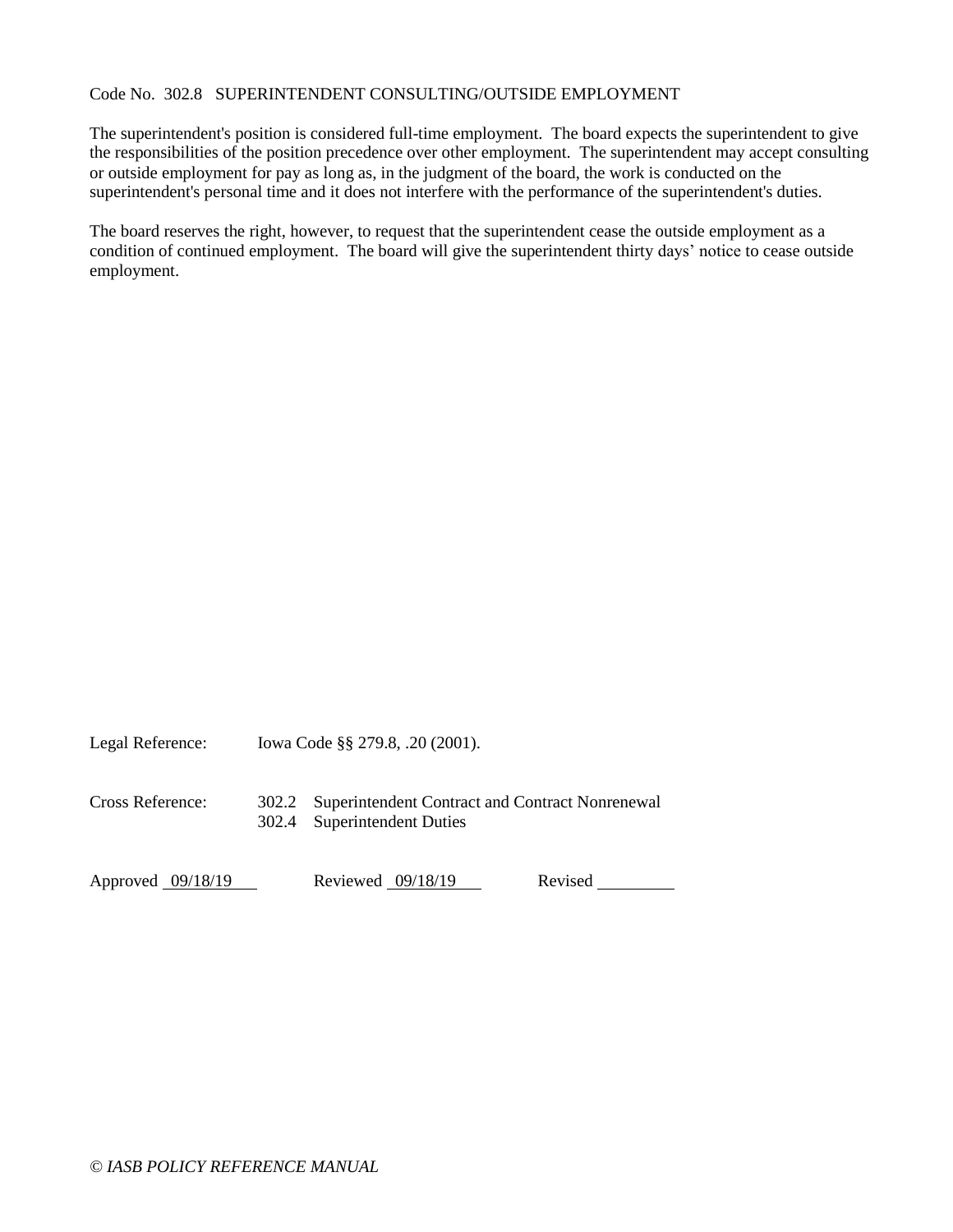# Code No. 303 ADMINISTRATIVE EMPLOYEES

# Code No. 303.1 ADMINISTRATIVE POSITIONS

The school district will have, in addition to the superintendent, the following administrative positions:

Elementary principal/school improvement coordinator and middle school/high school principal

These administrators will work closely with the superintendent in the day-to-day operations of the school district.

It is the responsibility of these administrators to uphold board policy, to instill a positive, cooperative environment with employees, and to share their expertise with each other and the board under the management team concept.

| Legal Reference:    | Iowa Code §§ 279.8, .20, .21, .23-.24 (2001).<br>281 J.A.C. 12.4. |                                                             |  |                   |  |
|---------------------|-------------------------------------------------------------------|-------------------------------------------------------------|--|-------------------|--|
| Cross Reference:    | 301<br>303                                                        | Administrative Structure<br><b>Administrative Employees</b> |  |                   |  |
| Approved $09/18/19$ |                                                                   | Reviewed $09/18/19$                                         |  | Revised 7-16-2007 |  |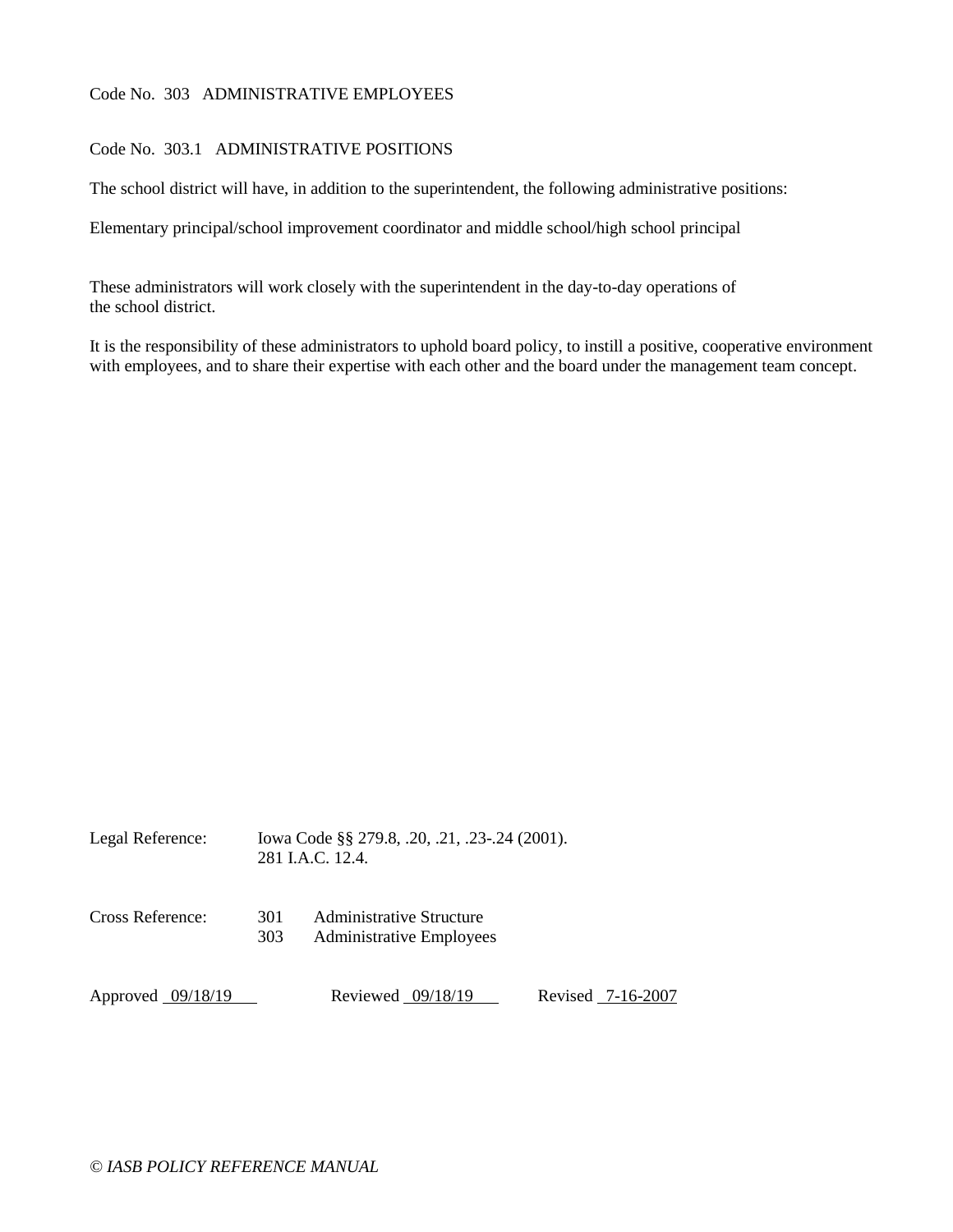### Code No. 303.2 ADMINISTRATOR QUALIFICATIONS, RECRUITMENT, APPOINTMENT

The board will employ building principals and other administrators, in addition to the superintendent, to assist in the daily operations of the school district.

The board will consider applicants who meet or exceed the standards set by the Iowa Department of Education and the qualifications established in the job description for the position. In employing an administrator, the board will consider the qualifications, credentials, and records of the applicants without regard to race, color, religion, sex, national origin, age, sexual orientation, gender identity, or disability. In keeping with the law, however, the board will consider the veteran status of the applicants. The board will look closely at the training, experience, skill and demonstrated competence of qualified applicants in making its final decision.

In choosing an administrator, the board will also consider the school district's educational philosophy, financial condition, organizational structure, education programs, and other factors deemed relevant by the board.

It is the responsibility of the superintendent to make a recommendation to the board for filling an administrative position, based on the requirements stated in this policy. The board will act only on the superintendent's recommendation.

The board may contract for assistance in the search for administrators.

| Legal Reference: | Iowa Code §§ 279.8, .21 (2007).<br>281 LA.C. 12.4.<br>1980 Op. Att'y Gen. 367. |                                 |
|------------------|--------------------------------------------------------------------------------|---------------------------------|
| Cross Reference: | 303                                                                            | <b>Administrative Employees</b> |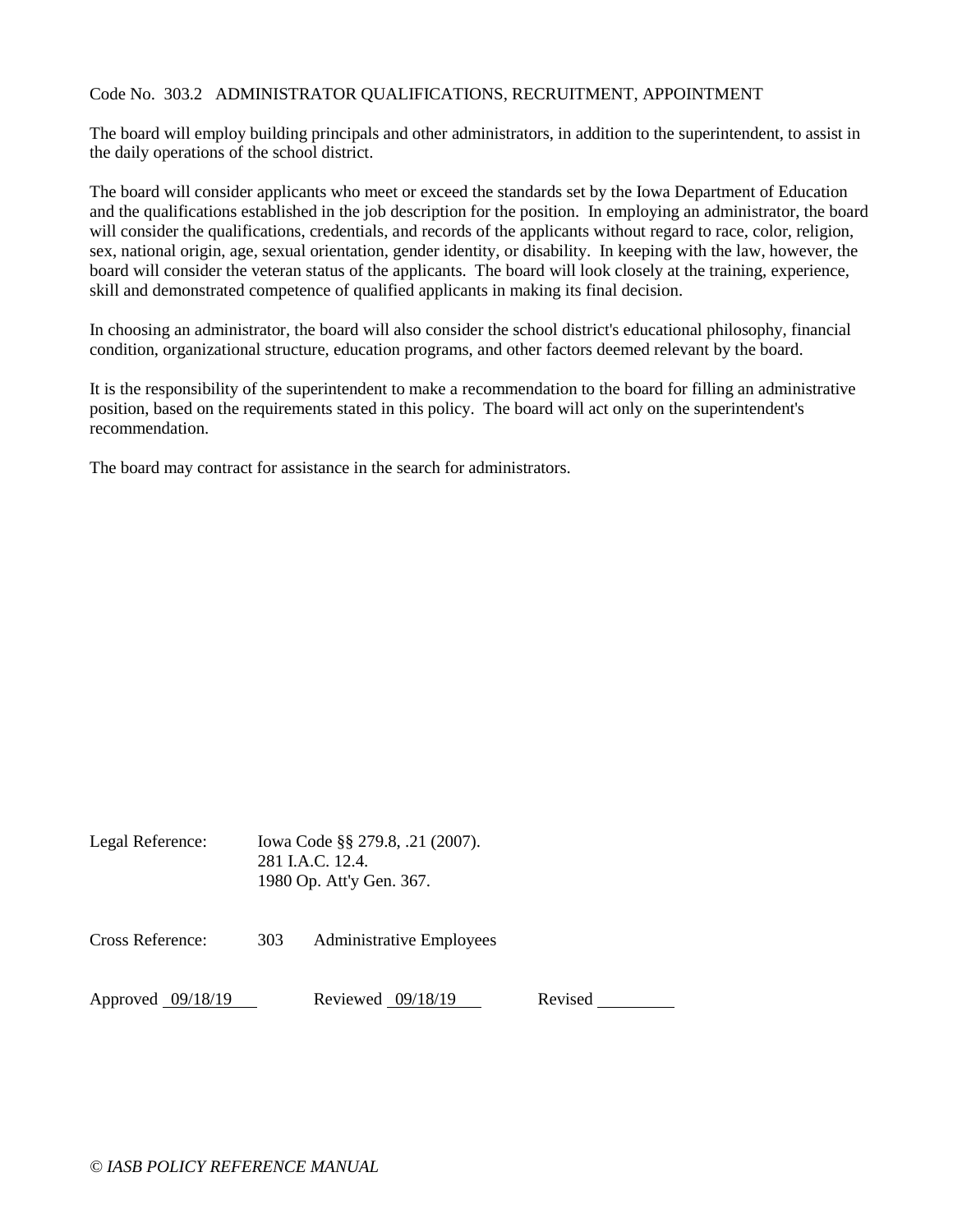# Code No. 303.3 ADMINISTRATOR CONTRACT AND CONTRACT NONRENEWAL

The length of the contract for employment between an administrator and the board will be determined by the board and stated in the contract. The contract will also state the terms of the employment.

The first three consecutive years of a contract issued to a newly employed administrator will be considered a probationary period. The probationary period may be extended for an additional year upon the consent of the administrator. In the event of termination of a probationary or nonprobationary contract, the board will afford the administrator appropriate due process, as required by law. The administrator and board may mutually agree to terminate the administrator's contract.

It is the responsibility of the superintendent to create a contract for each administrative position. The board may issue temporary and nonrenewable contracts in accordance with law.

Administrators who wish to resign, to be released from a contract, or to retire, must comply with applicable law and board policies.

*NOTE: May 15 is the date established by Iowa law for notice of board action to consider termination of an administrator's contract. The board may select an earlier day, but may not select a later date.* 

Legal Reference:*Martin v. Waterloo Community School District*, 518 N.W. 2d 381 (Iowa 1994). *Cook v Plainfield Community School District*, 301 N.W. 2d 771 (Iowa App. 1980). *Board of Education of Fort Madison Community School District v Youel*, 282 N.W. 2d 677 (Iowa 1979). *Briggs v Board of Education of Hinton Community School District*, 282 N.W. 2d 740 (Iowa 1979). Iowa Code § 279. 281 I.A.C. 12.4.

Cross Reference:303 Administrative Employees

Approved 09/18/19 Reviewed 09/18/19 Revised 08-21-2017

*© IASB POLICY REFERENCE MANUAL*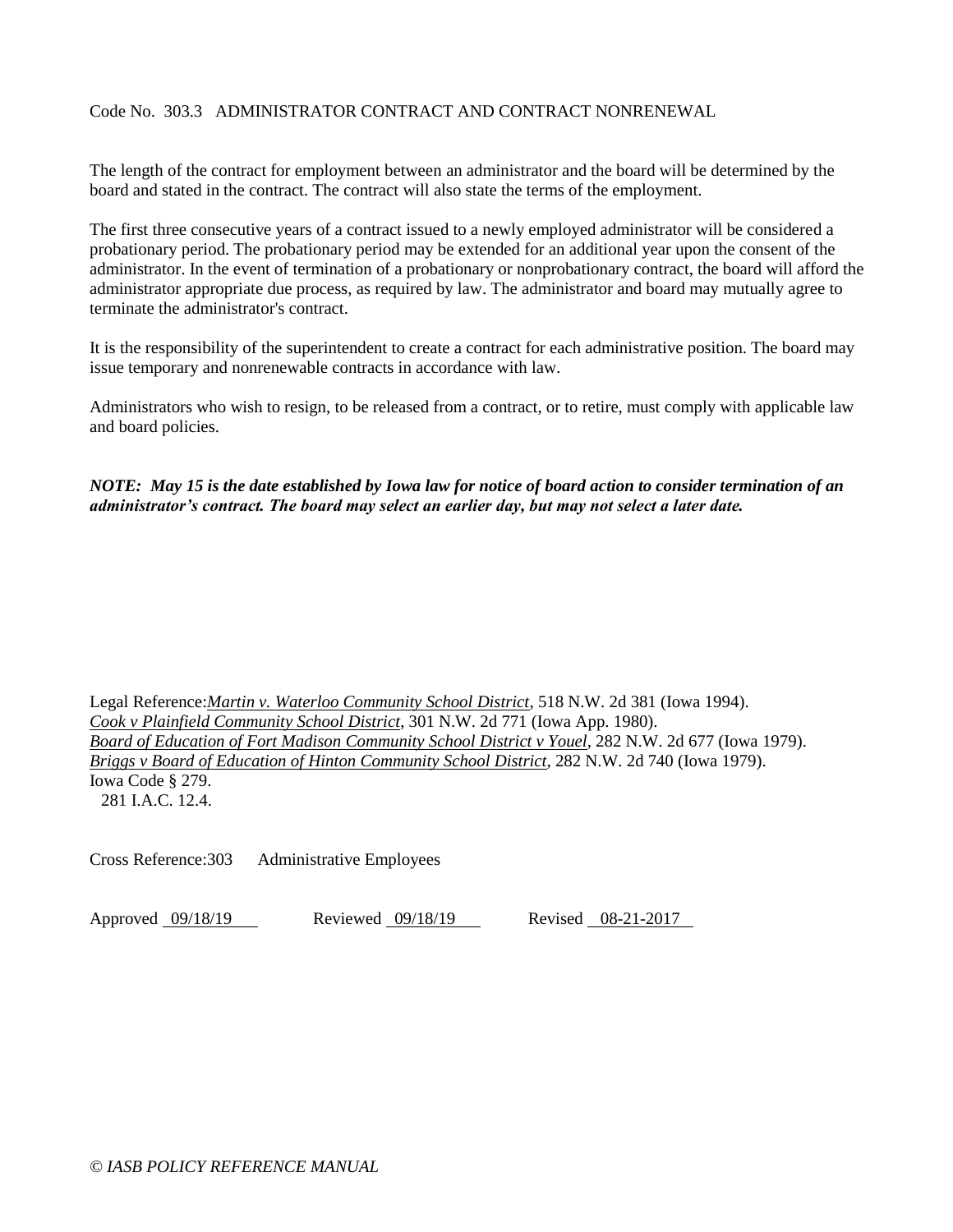# Code No. 303.4 ADMINISTRATOR SALARY AND OTHER COMPENSATION

The board has complete discretion to set the salary of the administrators. It is the responsibility of the board to set the salary and benefits of the administrators at a level that will include consideration of, but not be limited to, the economic condition of the school district and the training, experience, skill, and demonstrated competence of the administrators. The salary will be set at the beginning of each contract period.

In addition to the salary and benefits agreed upon, the administrator's actual and necessary expenses will be paid by the school district when the administrator is performing work-related duties. The board will approve the payment of other benefits or compensation over and above the administrator's contract. Approval of other benefits or items of an administrator's compensation will be included in the records of the board in accordance with board policy.

| Legal Reference:    |     | Iowa Code § 279.21 (2001).<br>1984 Op. Att'y Gen. 47. |         |  |
|---------------------|-----|-------------------------------------------------------|---------|--|
| Cross Reference:    | 303 | <b>Administrative Employees</b>                       |         |  |
| Approved $09/18/19$ |     | Reviewed 09/18/19                                     | Revised |  |

*© IASB POLICY REFERENCE MANUAL*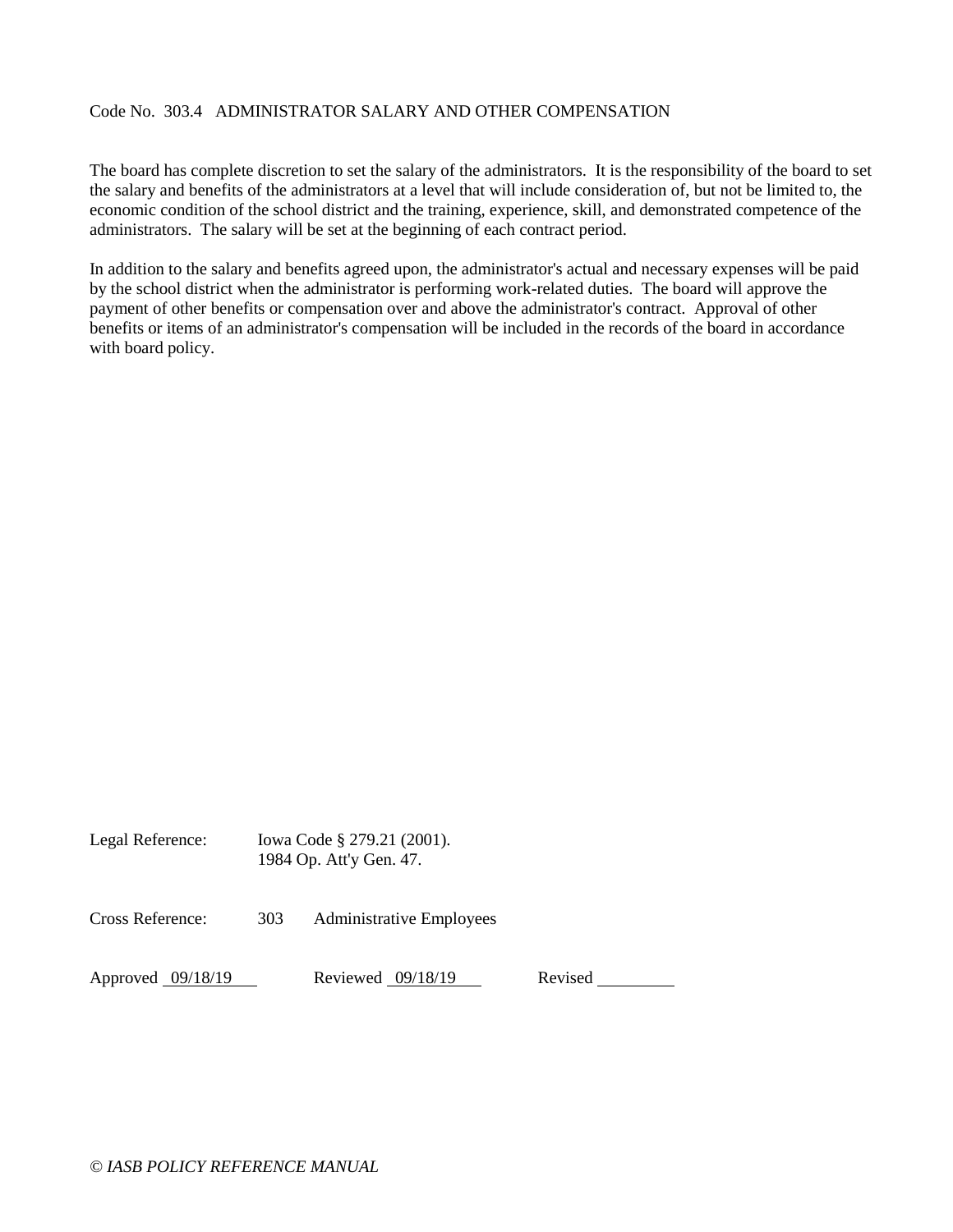### Code No. 303.5 ADMINISTRATOR DUTIES

Administrators will be hired by the board to assist the superintendent in the day-to-day operations of the school district.

Each attendance center will have a building principal responsible for the administration and operation of the attendance center. Each building principal, as chief administrator of the assigned attendance center, is responsible for the building and grounds, for the students and employees assigned to the attendance center, for school activities at the attendance center, for the education program offered in the attendance center, and the budget for the attendance center. The principal is considered the professional advisor to the superintendent in matters pertaining to the attendance center supervised by the principal. Although the principals serve under the direction of the superintendent, duties of the principal may include, but not be limited to the following:

- Cooperate in the general organization and plan of procedure in the school under the principal's supervision;
- Supervision of the teachers in the principal's attendance center;
- Maintain the necessary records for carrying out delegated duties;
- Work with the superintendent in rating, recommending and selecting supervised employees whenever possible;
- Work with the superintendent in determining the education program to be offered and in arranging the schedules. As much of the schedule as possible should be made before school closes for summer vacation. In the matter of courses offered, the final approval rests with the superintendent who is in turn responsible to the board;
- Ensure that proper care is taken of all school books, supplies, materials, equipment, furniture and facilities;
- Instruct teachers to make a complete annual inventory of all school property contained in their individual rooms. This inventory is reviewed and filed with the board secretary;
- Investigate excessive cases of absence or tardiness of students and notify the parents or guardians of unexcused absence or tardiness. All such cases should be reported to the superintendent;
- Make such reports from time to time as the superintendent may require;
- Maintain the regular schedule of school hours established by the board and make no temporary changes in the schedule without the consent of the superintendent;
- Promptly notify the superintendent whenever ventilation, sanitation or heating of the building is unsatisfactory;
- Contribute to the formation and implementation of general policies and procedures of the school;
- Perform such other duties as may be assigned by the superintendent of schools.

This list of duties will not act to limit the board's authority and responsibility over the position of the administrators. In executing these duties and others the board may delegate, the administrators will consider the school district's financial condition as well as the needs of the students in the school district.

#### *NOTE: This is a sample listing of administrator duties. Boards may want to amend it to reflect actual duties.*

| Legal Reference: |            | Iowa Code §§ 279.8, .21, .23A.<br>281 I.A.C. 12.4(5), .4(6), .4(7). |
|------------------|------------|---------------------------------------------------------------------|
| Cross Reference: | 301<br>303 | <b>Administrative Structure</b><br><b>Administrative Employees</b>  |

Approved 01-15-2020 Reviewed 01-15-2020 Revised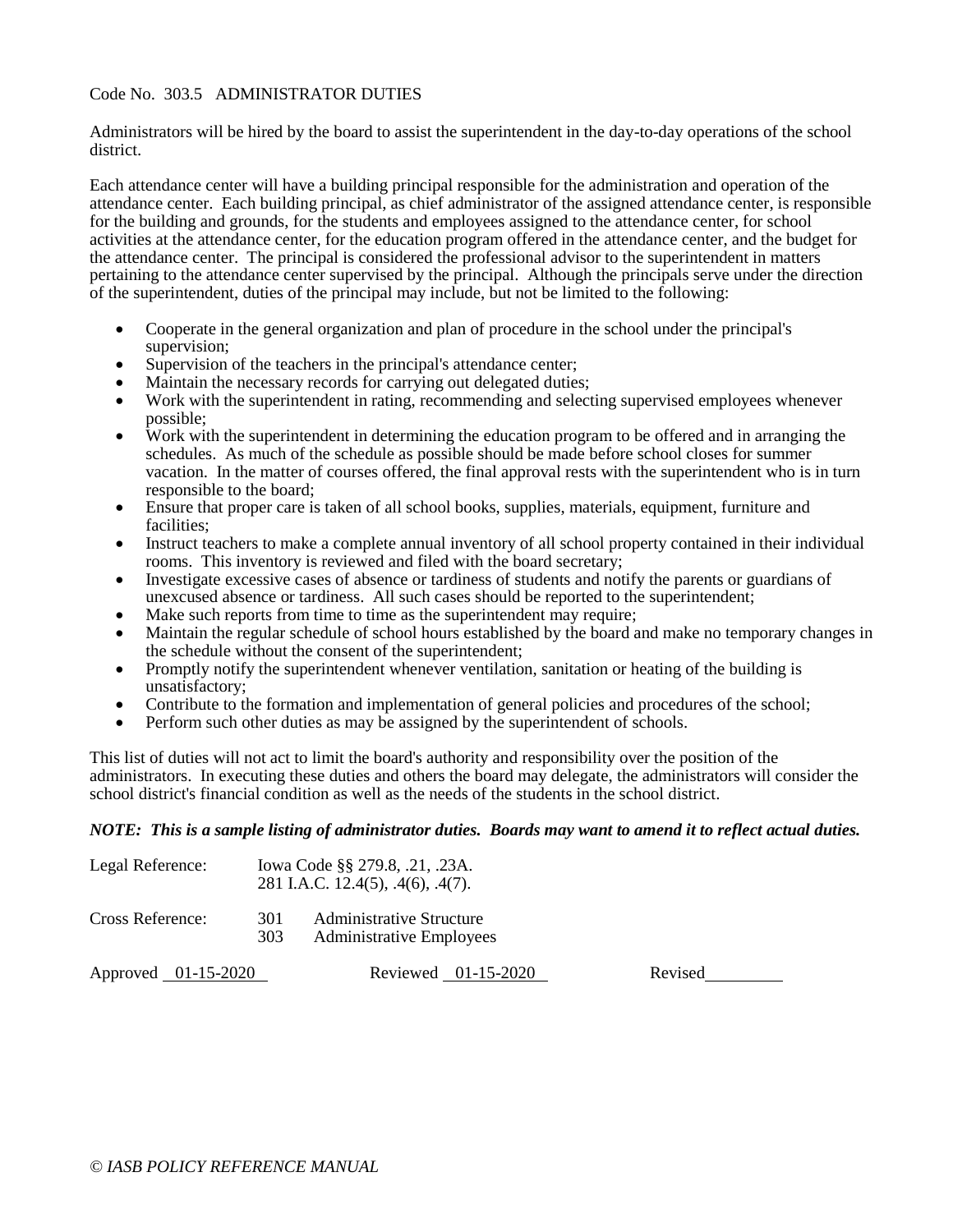The superintendent, annually, will conduct an ongoing process of evaluating the administrators on their skills, abilities, and competence. At a minimum, the superintendent will formally evaluate the administrators annually. The goal of the formal evaluation process is to ensure that the educational program for the students is carried out, ensure student learning goals of the school district are met, promote growth in effective administrative leadership for the school district, clarify the administrator's role as defined by the board and the superintendent, assess administrator competence in the Iowa Standards for School leaders, ascertain areas in need of improvement, clarify the immediate priorities of the responsibilities listed in the job description, and develop a working relationship between the superintendent and the administrator. This policy supports and does not preclude the ongoing informal evaluation of the administrator's skills, abilities and competence.

The superintendent is responsible for designing an administrator evaluation instrument to assess, among other things, the administrator's competence in meeting the Iowa Standards for School Leaders and the goals of the administrator's individual professional development plan. The formal evaluation will include written criteria related to the job description and the Iowa Standards for School Leaders. The superintendent, after receiving input from the administrators, will present the formal evaluation instrument to the board for approval.

The formal evaluation will also include an opportunity for the administrator and the superintendent to discuss the written criteria, the past year's performance and the future areas of growth. The evaluation is completed by the superintendent, signed by the administrator and filed in the administrator's personnel file.

The principal will be an educational leader who promotes the success of all students by:

- Mission, Vision and Core Values: Develop, advocate and enact a shared mission, vision, and core values of high-quality education and academic success and well-being of each student.
- Ethics and Professional Norms: Act ethically and according to professional norms to promote each student's academic success and well-being.
- Equity and Cultural Responsiveness: Strive for equity of educational opportunity and culturally responsive practices to promote each student's academic success and well-being.
- Curriculum, Instruction and Assessment: Develop and support intellectually rigorous and coherent systems of curriculum, instruction and assessment to promote each student's academic success and wellbeing.
- Community Care and Support for Students: Cultivate an inclusive, caring and supportive school community that promotes the academic success and well-being of each student.
- Professional Capacity of School Personnel: Develop the professional capacity and practice of school personnel to promote each student's academic success and well-being.
- Professional community for Teachers and Staff: Foster a professional community of teachers and professional staff to promote each student's academic success and well-being.
- Meaningful Engagement of Families and Community: Engage families and the community in meaningful, reciprocal, and mutually beneficial ways to promote each student's academic success and well-being.
- Operations and Management: Manage school operations and resources to promote each student's academic success and well-being.
- School Improvement: Act as an agent of continuous improvement to promote each student's academic success and well-being.

It is the responsibility of the superintendent to conduct a formal evaluation of the probationary administrators and nonprobationary administrators prior to May 15.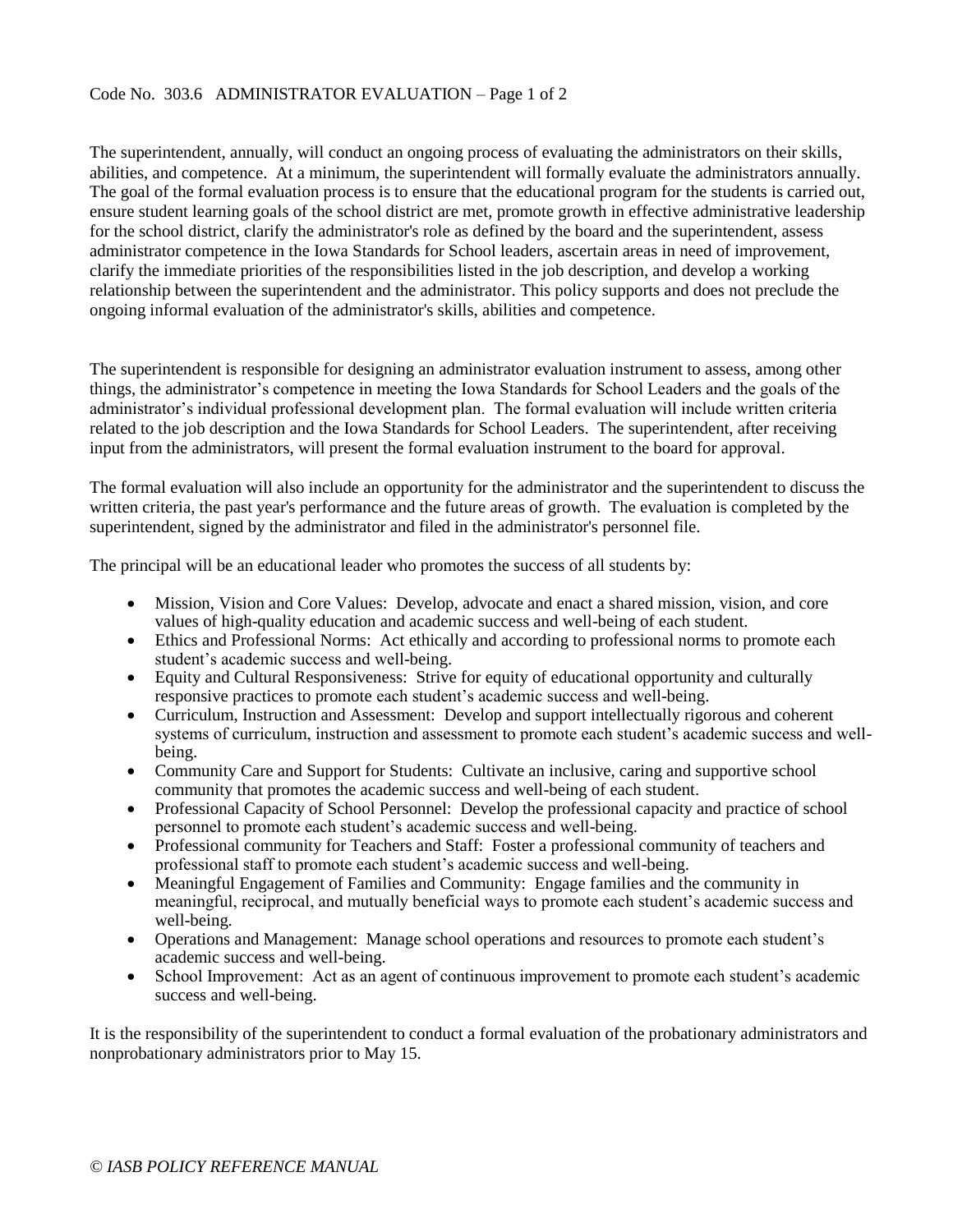Code No. 303.6 Administrator Evaluation – Page 2 of 2

*NOTE: The Iowa Board of Education previously adopted the new Iowa Standards for School Leaders which will take effect on July 1, 2021. Districts are required to use these new standards in conducting evaluations of school administrators.* 

Legal Reference: Iowa Code §§ 279.8, .21-.23A. 281 I.A.C. 12.3(3); ch 83. Cross Reference: 303 Administrative Employees Approved 8/18/2021 Reviewed 8/18/2021 Revised 8/18/2021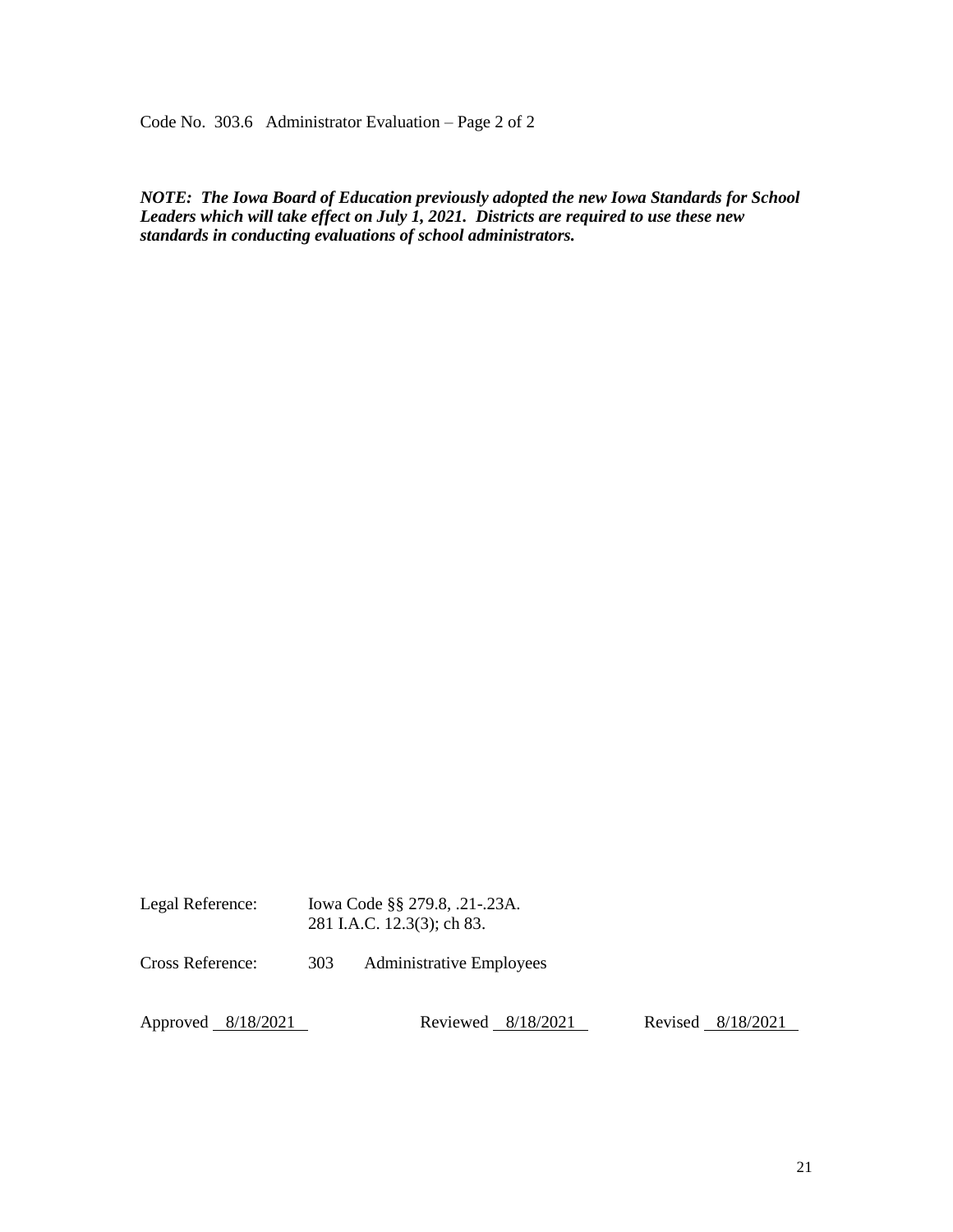# Code No. 303.7 ADMINISTRATOR PROFESSIONAL DEVELOPMENT

The board encourages the administrators to continue their professional growth by becoming involved in professional organizations, attending conferences, continuing their education, and participating in other professional activities.

It is the responsibility of the administrators to arrange their schedules in order to attend various conferences and events in which they are involved. Prior to attendance at an event, the administrator must receive approval from the superintendent. In the case where overnight travel or unusual expense is involved, the superintendent will bring it to the attention of the board prior to the administrator attending the event.

The administrator will report to the superintendent after an event.

| Legal Reference:    |                | Iowa Code § 279.8 (2001).<br>281 I.A.C. 12.7.                                  |         |  |  |
|---------------------|----------------|--------------------------------------------------------------------------------|---------|--|--|
| Cross Reference:    | 302.6<br>401.7 | Superintendent Professional Development<br><b>Employee Travel Compensation</b> |         |  |  |
| Approved $09/18/19$ |                | Reviewed $09/18/19$                                                            | Revised |  |  |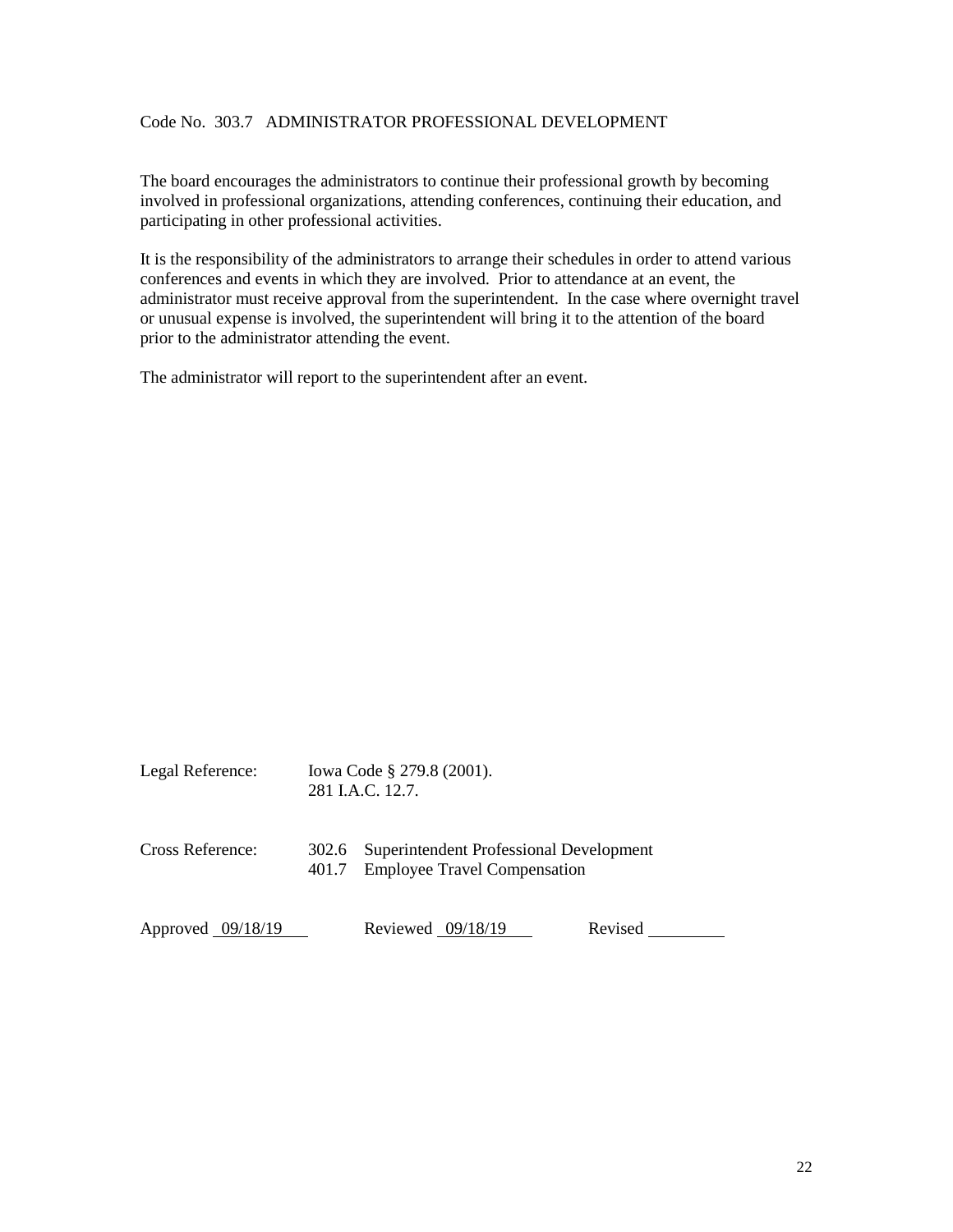# Code No. 303.8 ADMINISTRATOR CIVIC ACTIVITIES

The board encourages the administrators to be involved in the school district community by belonging to community organizations and by attending and participating in school district community activities.

It is the responsibility of the administrators to become involved in school district community activities and events. It is within the discretion of the board to pay annual fees for professional organizations and activities.

*NOTE: School district can only expend funds for public purposes. School districts that pay the annual fees or dues for civic activities should document why the expense is a legitimate expenditure and need to have this policy. School district not paying these fees or dues, don't need the policy.*

Legal Reference: Iowa Code § 279.8

Cross Reference: 302.7 Superintendent Civic Activities

Approved 01-15-2020 Reviewed 01-15-2020 Revised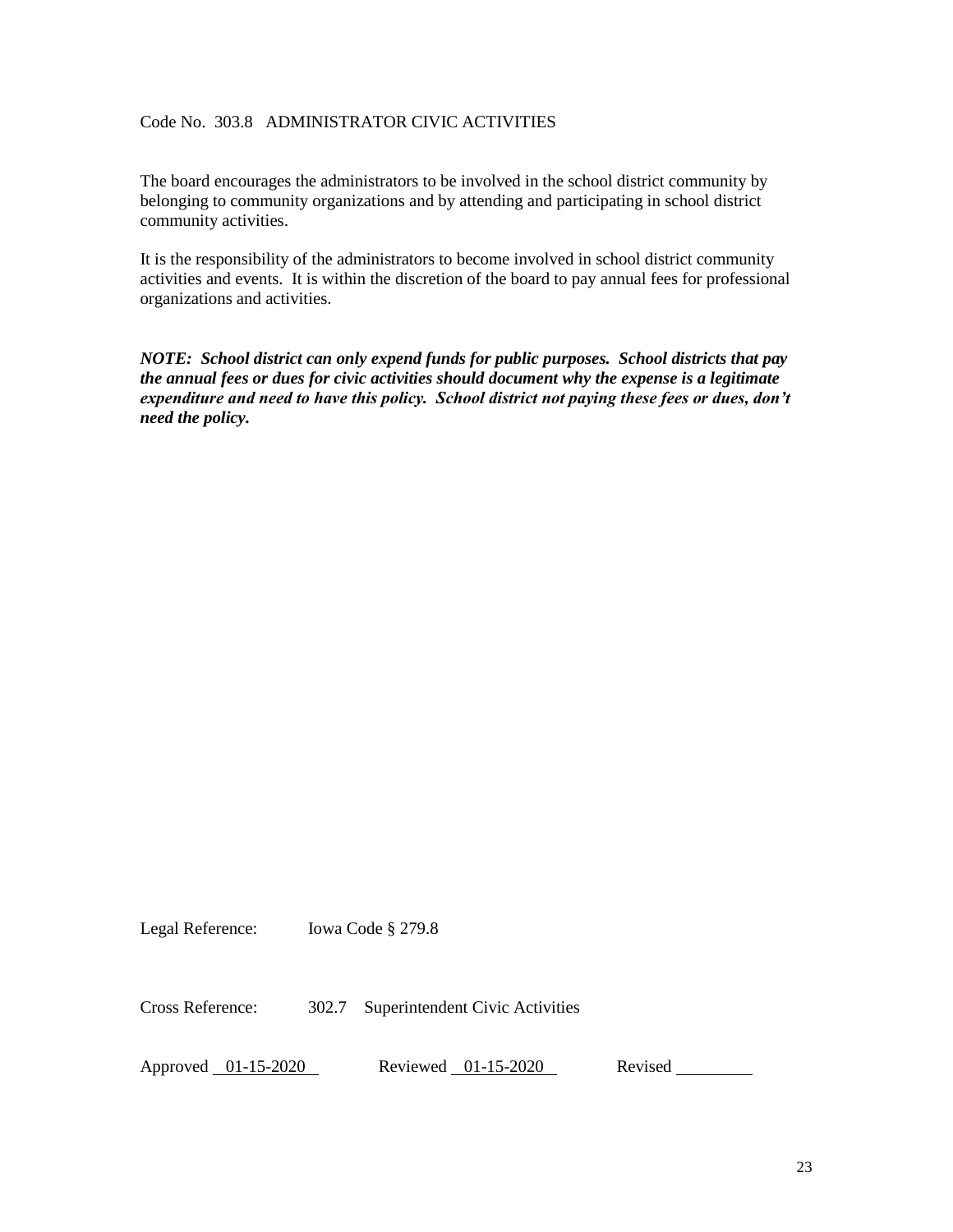# Code No. 303.9 ADMINISTRATOR CONSULTING/OUTSIDE EMPLOYMENT

An administrative position is considered full or part-time employment. The board expects administrators to give the responsibilities of their positions in the school district precedence over other employment. An administrator may accept consulting or outside employment for pay as long as, in the judgment of the board and the superintendent, the work is conducted on the administrator's personal time and it does not interfere with the performance of the administrative duties contracted by the board.

The board reserves the right, however, to request the administrator cease the outside employment as a condition of continued employment. The board will give the administrator thirty days' notice to cease outside employment.

| Legal Reference:  | Iowa Code §§ 279.8, .21 (2001). |                                                                                    |         |  |
|-------------------|---------------------------------|------------------------------------------------------------------------------------|---------|--|
| Cross Reference:  |                                 | 303.3 Administrator Contract and Contract Nonrenewal<br>303.5 Administrator Duties |         |  |
| Approved 09/18/19 |                                 | Reviewed $09/18/19$                                                                | Revised |  |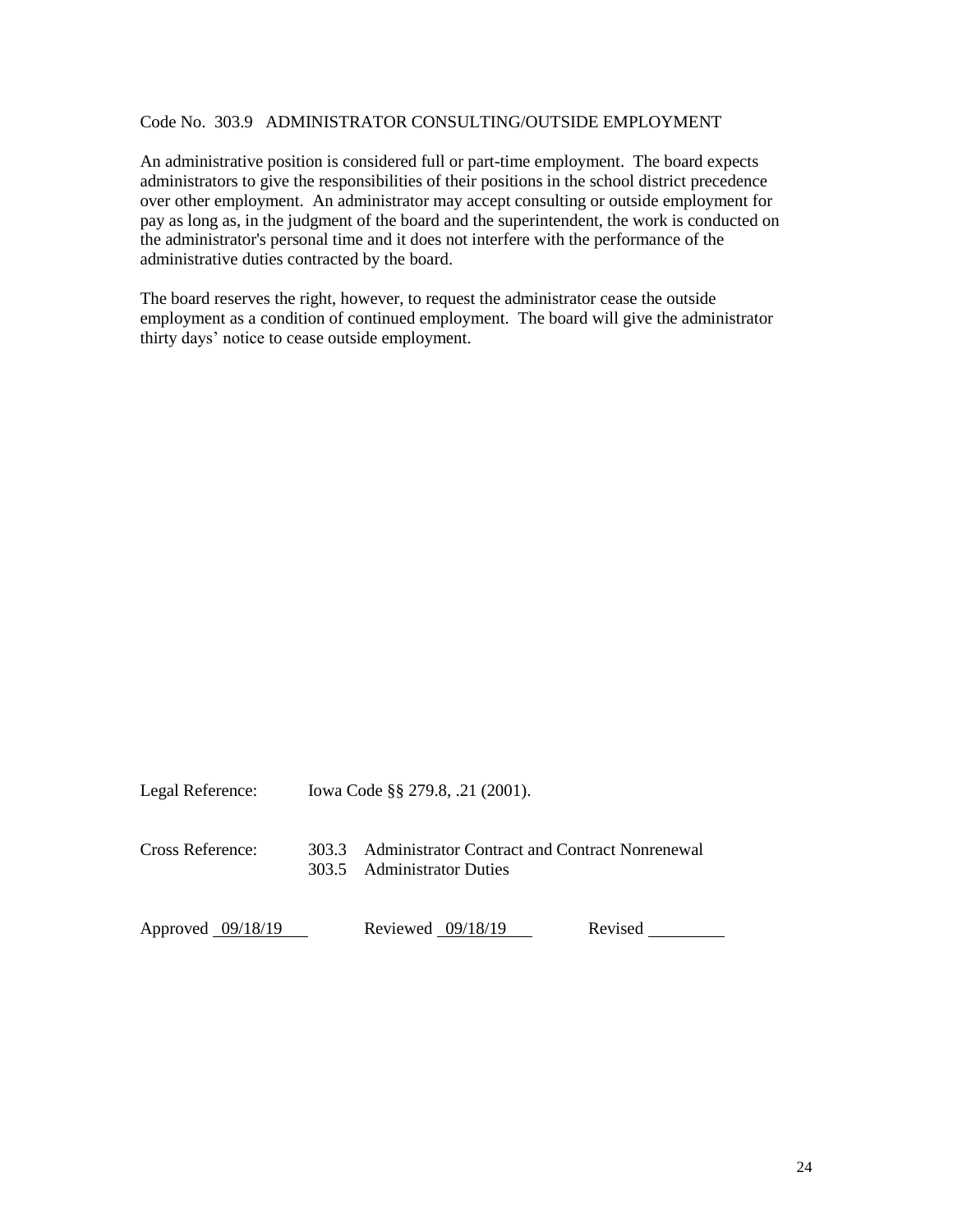# Code No. 304 POLICY IMPLEMENTATION

#### Code No. 304.1 DEVELOPMENT AND ENFORCEMENT OF ADMINISTRATIVE REGULATIONS

Administrative regulations may be necessary to implement board policy. It is the responsibility of the superintendent to develop administrative regulations.

In developing the administrative regulations, the superintendent may consult with administrators or others likely to be affected by the regulations. Once the regulations are developed, employees, students and other members of the school district community will be informed in a manner determined by the superintendent.

The board will be kept informed of the administrative regulations utilized and their revisions. The board may review and recommend change of administrative regulations prior to their use in the school district if they are contrary to the intent of board policy.

It is the responsibility of the superintendent to enforce administrative regulations.

Legal Reference: Iowa Code § 279.8 (2001).

Cross Reference: 209 Board of Directors' Management Procedures 304.2 Monitoring of Administrative Regulations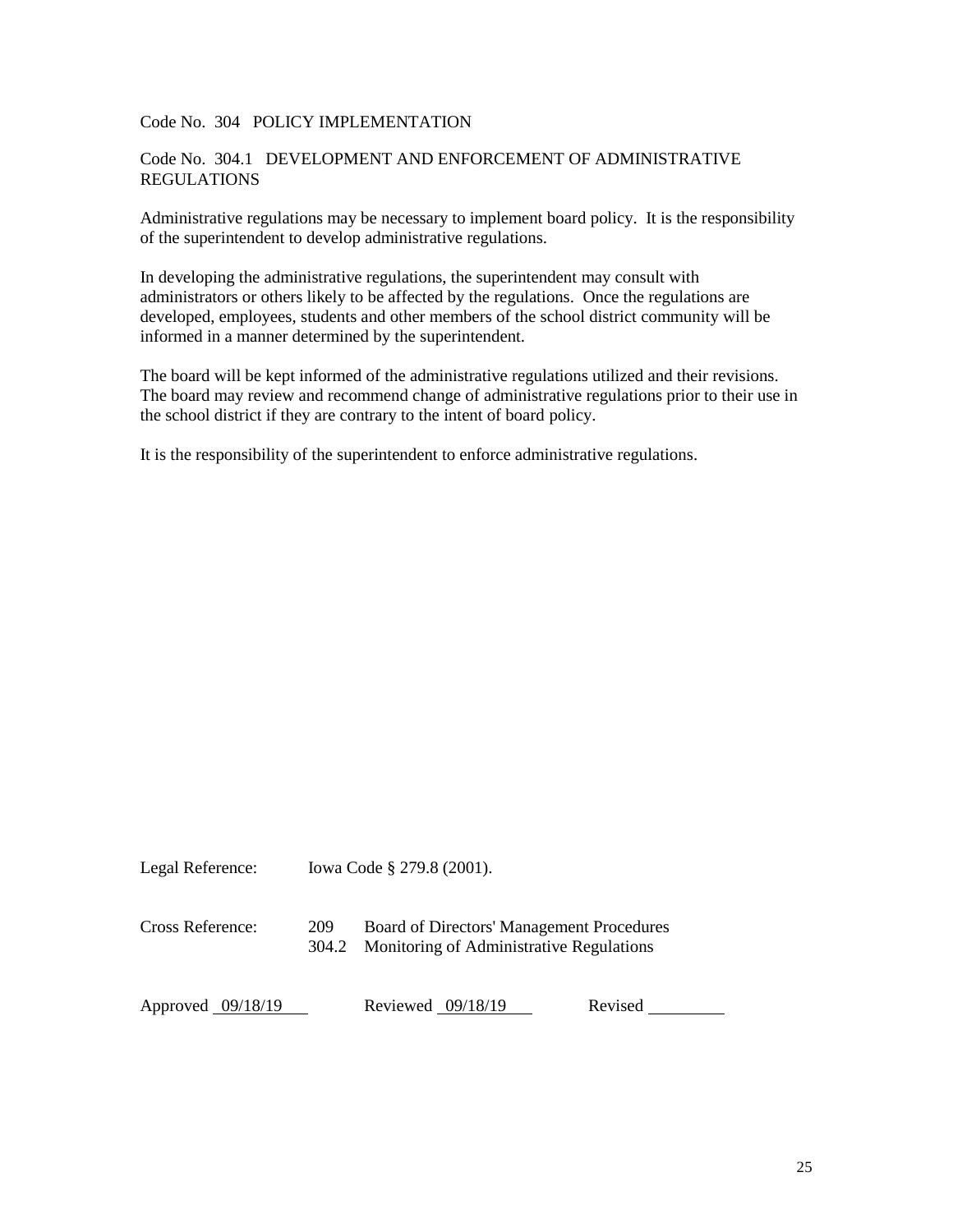# Code No. 304.2 MONITORING OF ADMINISTRATIVE REGULATIONS

The administrative regulations will be monitored and revised when necessary. It is the responsibility of the superintendent to monitor and revise the administrative regulations.

The superintendent may rely on the board, administrators, employees, students, and other members of the school district community to inform the superintendent about the effect of and possible changes in the administrative regulations.

Legal Reference: Iowa Code §§ 279.8, .20 (2001). Cross Reference: 209 Board of Directors' Management Procedures

304.1 Development and Enforcement of Administrative Regulations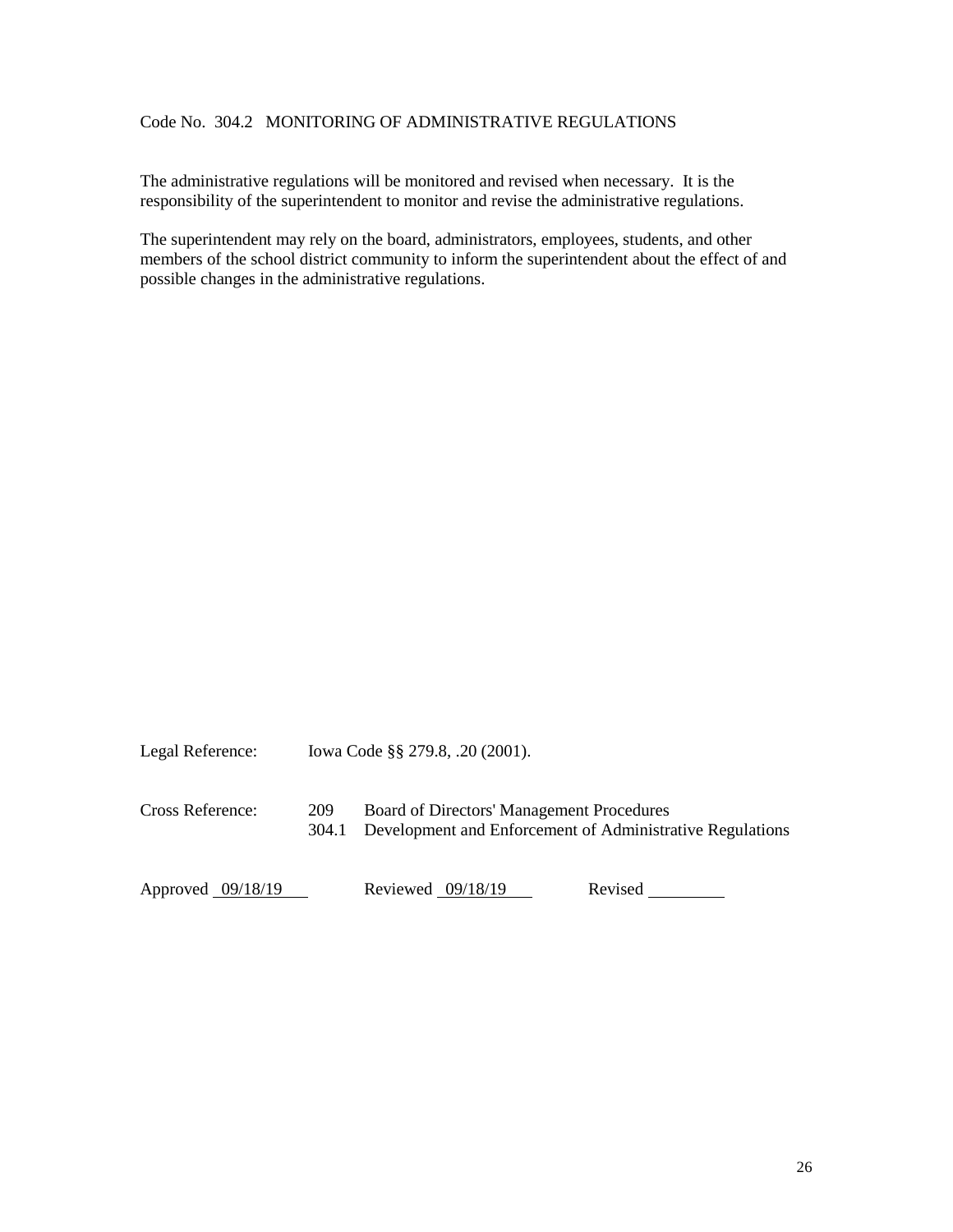#### Code No. 305 ADMINISTRATOR CODE OF ETHICS

Administrators, as part of the educational leadership in the school district community, represent the views of the school district. Their actions, verbal and nonverbal, reflect the attitude and the beliefs of the school district. Therefore, administrators will conduct themselves professionally and in a manner fitting to their position.

Each administrator will follow the code of ethics stated in this policy. Failure to act in accordance with this code of ethics or in a professional manner, in the judgment of the board, will be grounds for discipline up to, and including, discharge.

The professional school administrator:

- Upholds the honor and dignity of the profession in actions and relations with students, colleagues, board members and the public;
- Obeys local, state and national laws; holds to high ethical and moral standards; and gives loyalty to this country and to the cause of democracy and liberty;
- Accepts the responsibility to master and contribute to the growing body of specialized knowledge, concepts, and skills which characterize school administration as a profession;
- Strives to provide the finest possible educational experiences and opportunities to the members of the school district community;
- Seeks to preserve and enhance the prestige and status of the profession when applying for a position or entering into contractual agreements;
- Carries out in good faith the policies duly adopted by the local board and the regulations of state authorities and renders professional service;
- Disallows consideration of private gain or personal economic interest to affect the discharge of professional responsibilities;
- Recognizes public schools are the public's business and seeks to keep the public informed about their schools; and,
- Supports and practices the management team concept.

| Legal Reference:    | Iowa Code § 279.8 (2001).<br>282 J.A.C. 13. |                                        |         |  |
|---------------------|---------------------------------------------|----------------------------------------|---------|--|
| Cross Reference:    | 404                                         | <b>Employee Conduct and Appearance</b> |         |  |
| Approved $09/18/19$ |                                             | Reviewed $09/18/19$                    | Revised |  |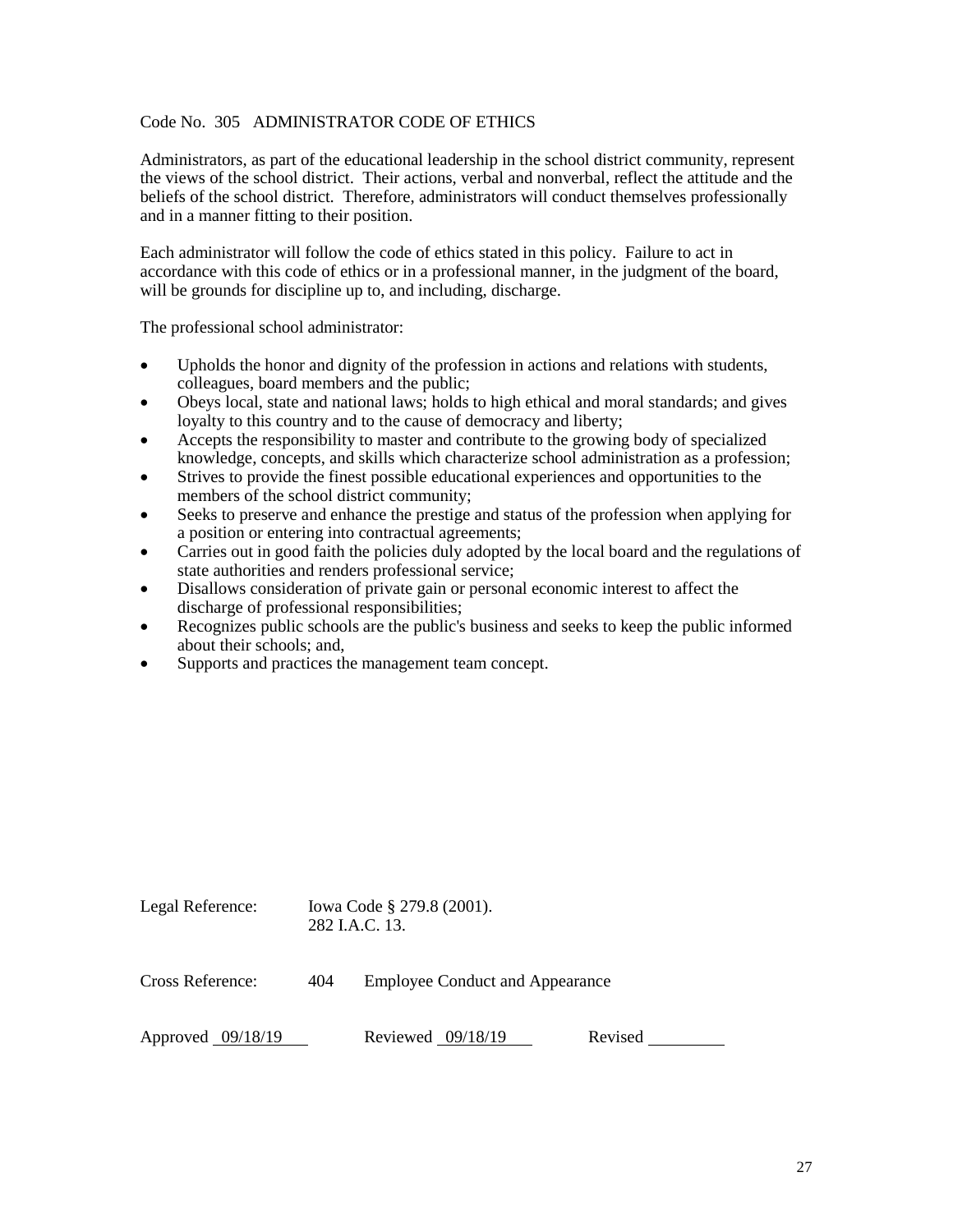### Code No. 306 SUCCESSION OF AUTHORITY TO THE SUPERINTENDENT

In the absence of the superintendent, it is the responsibility of the other administrators to assume the superintendent's duties. The succession of authority to the superintendent is in this order: elementary principal/school improvement coordinator and middle/high school principal jointly and collaboratively.

If the absence of the superintendent is temporary, the successor will assume only those duties and responsibilities of the superintendent that require immediate action. If the board determines the absence of the superintendent will be a lengthy one, the board will appoint an acting superintendent to assume the responsibilities of the superintendent. The successor will assume the duties when the successor learns of the superintendent's absence or when assigned by the superintendent or the board.

References to "superintendent" in this policy manual will mean the "superintendent or the superintendent's designee" unless otherwise stated in the board policy.

| Legal Reference: | Iowa Code § 279.8 (2001). |  |
|------------------|---------------------------|--|
|                  | 281 I.A.C. 12.4(4).       |  |

| Cross Reference:  | 302 | Superintendent      |                   |
|-------------------|-----|---------------------|-------------------|
| Approved 09/18/19 |     | Reviewed $09/18/19$ | Revised 7-16-2007 |